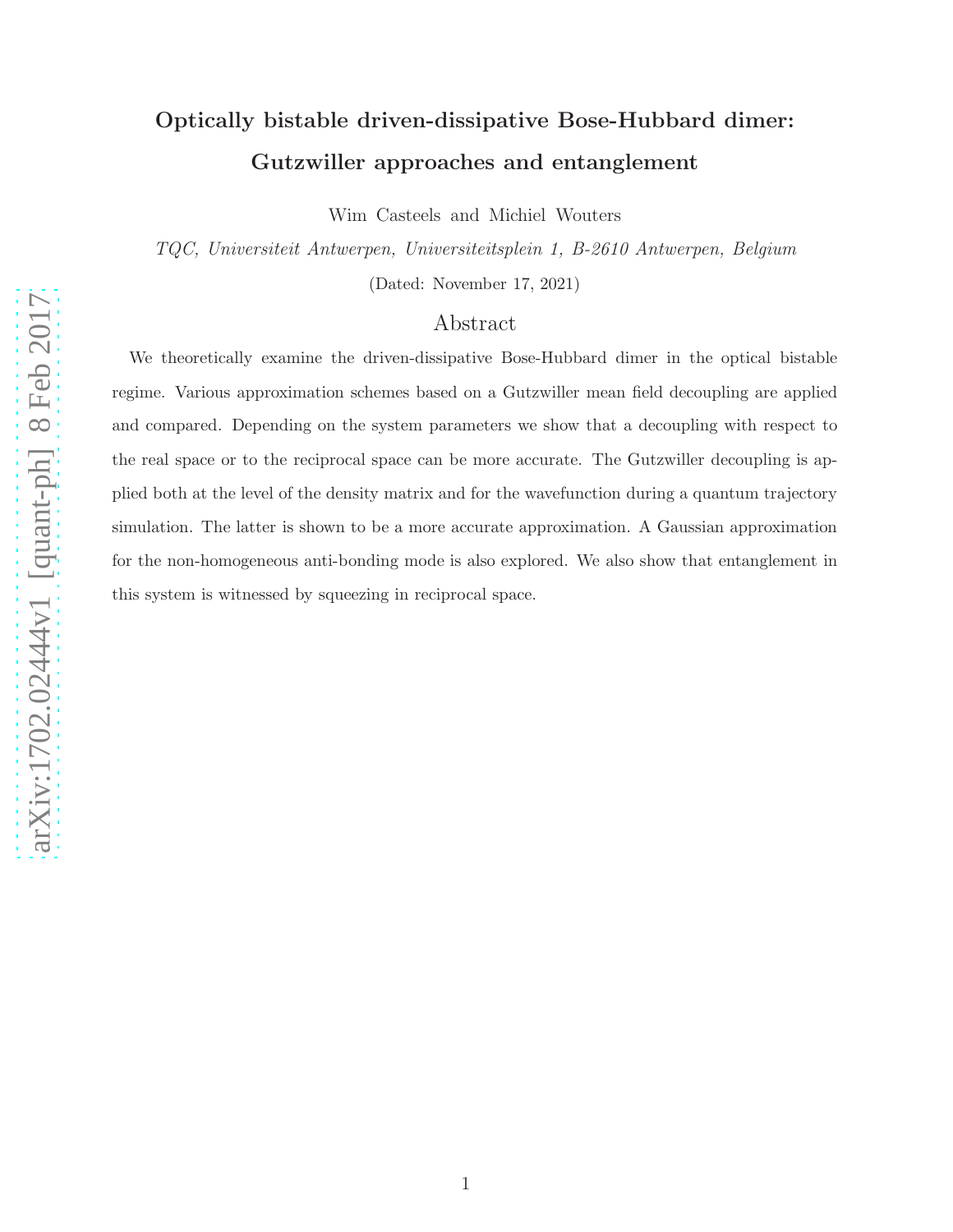### I. INTRODUCTION

In recent years the physics of lattice structures of driven-dissipative nonlinear resonators is receiving a lot of interest (see for example Refs.  $[1–5]$  $[1–5]$  $[1–5]$  for recent reviews). For the description of these out-of-equilibrium systems various challenges are encountered as many of the well established theoretical and numerical tools for the description of equilibrium systems are not applicable. Two characteristics of these systems are that the number of particles is not conserved and the system is in a mixed state. This led to the development of new approaches that are specifically suited for these systems (see for example Refs. [\[6](#page-21-2)[–8](#page-21-3)]). Advanced numerical approaches have also been recently developed that are typically based on a suitable characterization of the effective Hilbert space which can be done for example with matrix product operators  $[9-12]$  or with the corner-space renormalization method [\[13\]](#page-22-1).

A numerical algorithm suited for the description of such a dissipative system is the quantum trajectory simulation [\[14\]](#page-22-2), also known as wavefunction Monte Carlo [\[15](#page-22-3)]. This approach describes the evolution of the system by considering an external measurement of the particles leaving the system. An initially pure state of the system then remains pure which greatly reduces the numerical complexity with respect to the evolution of the density matrix. The measurement is emulated stochastically and the density matrix can be obtained by averaging over the different realizations. These so-called quantum trajectories can give additional insight in the physics of the system since they correspond to individual experimental realizations rather than the average behavior contained in the density matrix. An intriguing property is that the typical behavior of the quantum trajectories depends on how the photons are measured while the averaged density matrix does not [\[16,](#page-22-4) [17\]](#page-22-5).

A widely used approximation for the description of driven-dissipative lattice structures is the Gutzwiller decoupling (see for example Refs. [\[18](#page-22-6)[–23](#page-22-7)]). This approach neglects all spatial correlations while the on-site correlations are fully taken into account. The problem is then reduced from a linear master equation for the density matrix with a Hilbert space dimension that is exponentially large in the system size to a coupled set of nonlinear master equations, one for each lattice site. Originally the Gutzwiller Ansatz was developed to approximate ground state wavefunctions [\[24\]](#page-22-8) and it has for example been applied for a mean-field description of the superfluid to Mott insulator transition [\[25](#page-22-9), [26](#page-22-10)].

An interesting perspective with these driven-dissipative photonic systems is the possibility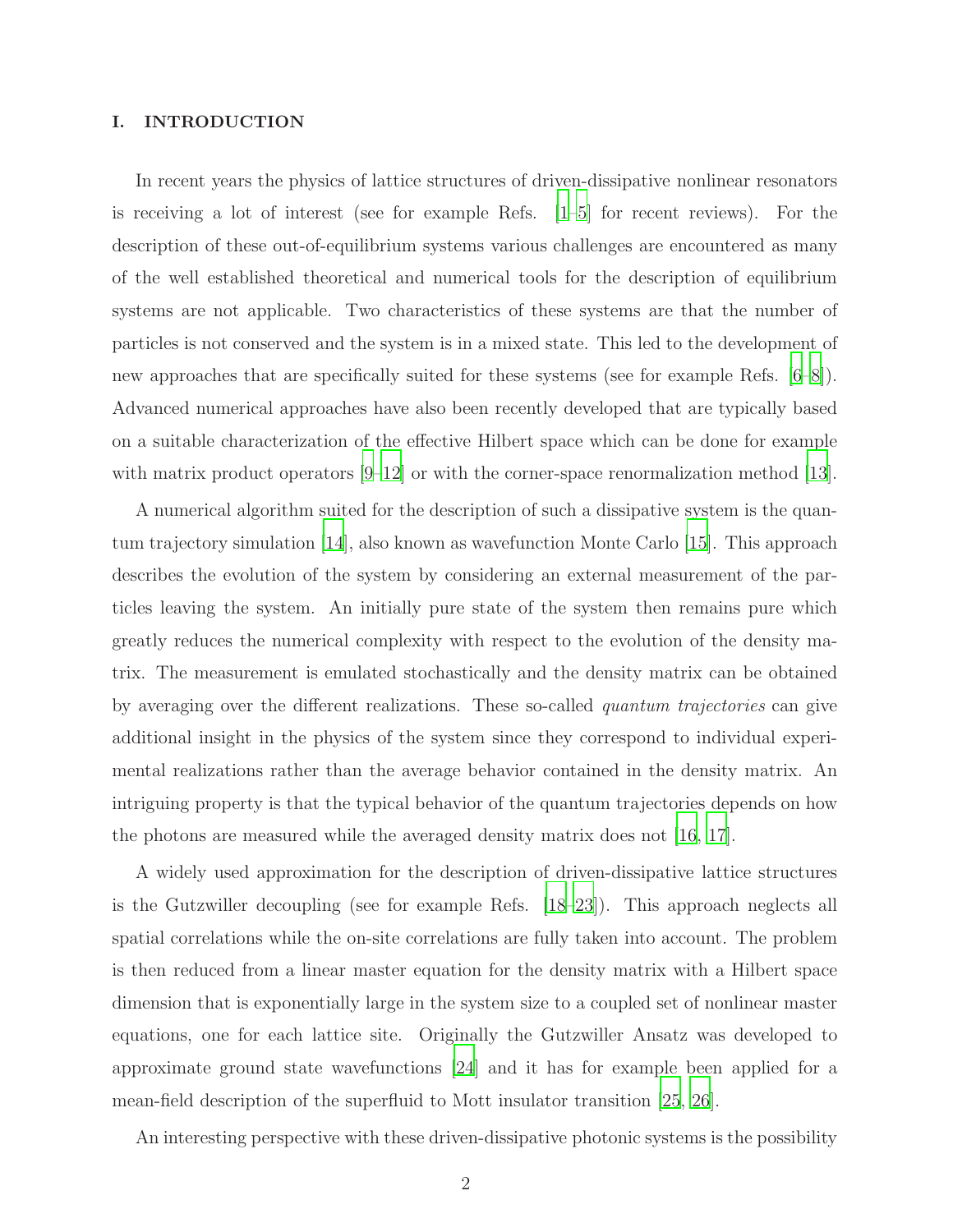of realizing entangled states (see for example Ref. [\[27](#page-22-11)]). This is particularly exciting since entanglement is well-known to be a key resource for new quantum technologies such as quantum computation and quantum communication [\[28\]](#page-22-12).

An example of such a coupled photonic structure is the driven-dissipative Bose-Hubbard dimer. This system consists of two coupled driven-dissipative nonlinear modes and has been the subject of various theoretical studies (see Refs. [\[29](#page-22-13)[–33](#page-22-14)]). It is one of the simplest systems of which the physics is the result of an interplay between hopping, interaction, driving and dissipation. Besides being a convenient minimal model the driven-dissipative dimer has been experimentally realized with various photonic platforms such as semiconductor microcavities [\[34](#page-23-0)[–37\]](#page-23-1), photonic-crystal lasers [\[38](#page-23-2)] and superconducting circuits [\[39,](#page-23-3) [40\]](#page-23-4).

In the first part we examine various approximation schemes that are based on the Gutzwiller mean field decoupling for the driven-dissipative Bose-Hubbard dimer. The different approximations for the density matrix are compared to the numerically determined exact solution by means of the quantum fidelity. Depending on the parameters a mean-field decoupling either in real or in reciprocal space can be more accurate. We also perform a Gutzwiller decoupling of the wavefunction in combination with a quantum trajectory simulation which is found to be a better approximation with respect to decoupling the density matrix as a direct product. A further Gaussian approximation of the non-homogeneous anti-bonding mode is examined both for the wavefunction and the reduced density matrix. In the second part we establish a relation between single mode squeezing of the collective homogeneous bonding mode and entanglement between the spatially separated resonators.

### <span id="page-2-0"></span>II. THE OPTICALLY BISTABLE DRIVEN-DISSIPATIVE BOSE-HUBBARD DIMER

We discuss the dissipative Bose-Hubbard dimer with a coherent drive (see the inset of Fig. [1](#page-5-0) for a sketch). We start by considering the following Hamiltonian (with  $\hbar = 1$ ):

$$
\hat{H} = -J\left(\hat{a}_1^\dagger \hat{a}_2 + \hat{a}_2^\dagger \hat{a}_1\right) + \sum_j \left(-\Delta \hat{a}_j^\dagger \hat{a}_j + \frac{U}{2} \hat{a}_j^\dagger \hat{a}_j^\dagger \hat{a}_j \hat{a}_j + F \hat{a}_j^\dagger + F^* \hat{a}_j\right),\tag{1}
$$

where  $\hat{a}_i^{\dagger}$  $j(\hat{a}_j)$  is the creation (destruction) operator of a boson on site  $j \in \{1,2\}$ . The first term represents the hopping between the two sites with strength  $J$ . The second term gives the local contributions where  $\Delta = \omega_p - \omega_c$  is the laser/cavity detuning with  $\omega_c$  the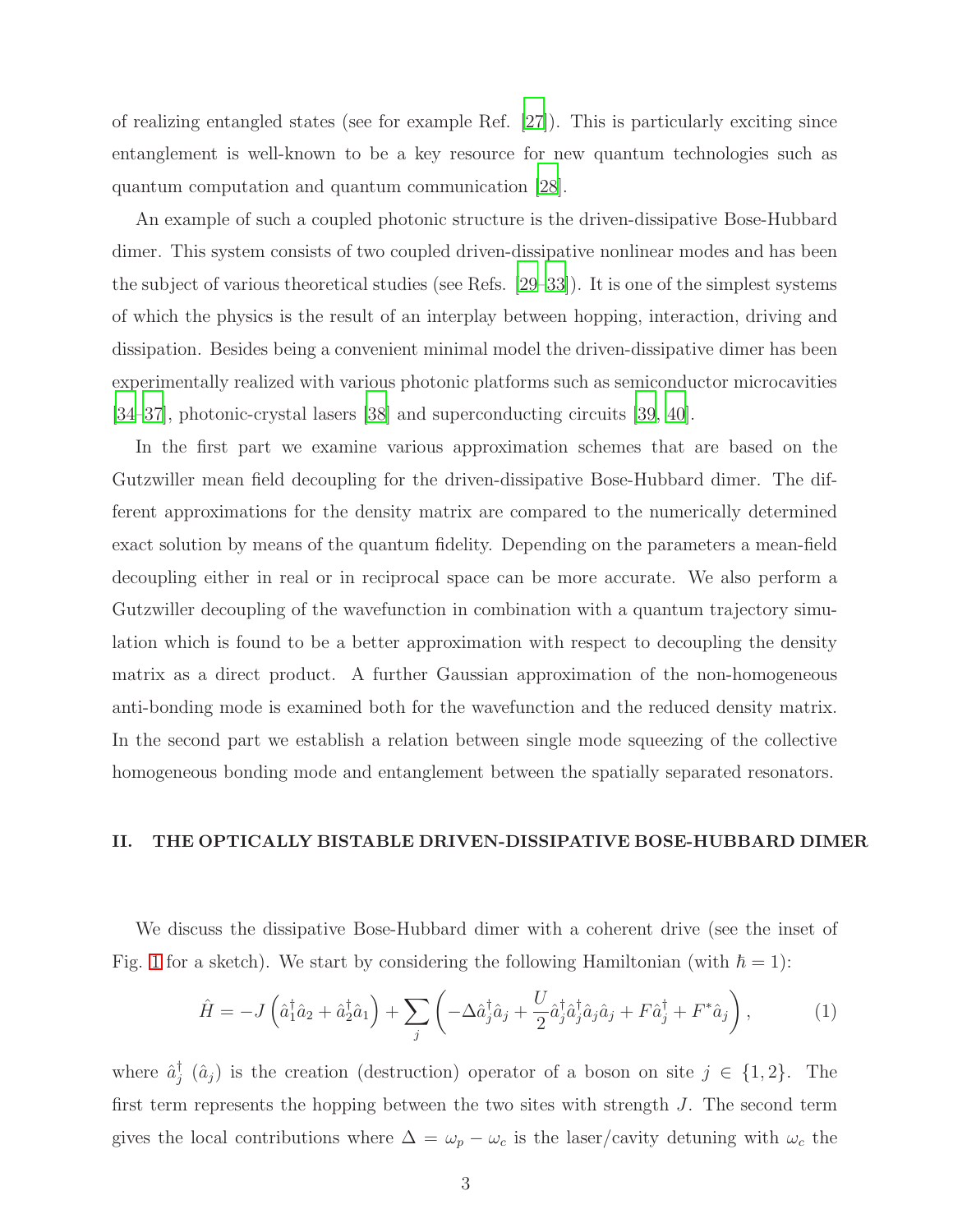cavity frequency and  $\omega_p$  the frequency of the coherent drive. U is the interaction strength and F the coherent drive amplitude which is considered to be homogeneous over the two cavities. The Hamiltonian [\(2\)](#page-3-0) is written in the frame rotating at the drive frequency which removed the time dependence. In the quantum optical context, such a Hamiltonian can be implemented by two coupled cavity resonators with a Kerr photon-photon nonlinearity.

The Hamiltonian [\(2\)](#page-3-0) is written in terms of the spatially separated modes, denoted as 1 and 2. An alternative and equivalent description can be obtained in terms of the bonding (B) and anti-bonding (AB) modes with the following annihilation operators:  $\hat{a}_B = (\hat{a}_2 + \hat{a}_1)/\sqrt{2}$ and  $\hat{a}_{AB} = (\hat{a}_2 - \hat{a}_1)/\sqrt{2}$ . This transforms the Hamiltonian [\(2\)](#page-3-0) to:

<span id="page-3-0"></span>
$$
\hat{H} = \sum_{k} \left[ \left( -\Delta \pm J \right) \hat{a}_{k}^{\dagger} \hat{a}_{k} + \frac{U}{4} \hat{a}_{k}^{\dagger} \hat{a}_{k}^{\dagger} \hat{a}_{k} \hat{a}_{k} \right] + \sqrt{2} F \left( \hat{a}_{B}^{\dagger} + \hat{a}_{B} \right) \n+ \frac{U}{4} \left( \hat{a}_{B}^{\dagger} \hat{a}_{B}^{\dagger} \hat{a}_{AB} \hat{a}_{AB} + \hat{a}_{AB}^{\dagger} \hat{a}_{AB}^{\dagger} \hat{a}_{B} \hat{a}_{B} + 4 \hat{a}_{AB}^{\dagger} \hat{a}_{AB} \hat{a}_{B}^{\dagger} \hat{a}_{B} \right),
$$
\n(2)

where the sum runs over the two reciprocal modes, i.e.  $k \in \{B, AB\}$ , and the linear eigenfrequency of the bonding (anti-bonding) mode is  $\omega_c - J(\omega_c + J)$ . Since we consider a homogenous drive, only the bonding mode is externally driven. The anti-bonding mode is only populated through scattering of two excitations in the bonding mode to two excitations in the anti-bonding mode.

The losses are described within the Born-Markov approximation which results in the following Lindblad-master equation for the reduced density matrix  $\hat{\rho}$  of the dimer:

<span id="page-3-2"></span>
$$
i\frac{\partial \hat{\rho}}{\partial t} = \left[\hat{H}, \hat{\rho}\right] + i\frac{\gamma}{2} \sum_{j} \left[2\hat{a}_{j}\hat{\rho}\hat{a}_{j}^{\dagger} - \hat{a}_{j}^{\dagger}\hat{a}_{j}\hat{\rho} - \hat{\rho}\hat{a}_{j}^{\dagger}\hat{a}_{j}\right],
$$
\n(3)

where  $\gamma$  is the loss rate. The form of the Lindblad terms is invariant with respect to whether the spatial or reciprocal modes are considered and the sum is either over the spatial modes  $(j \in \{1, 2\})$  or over the bonding and the anti-bonding modes  $(j \in \{B, AB\})$ , depending on which description is considered.

As a first approximation for the description of this system we consider the semiclassical or Gross-Pitaevskii approach [\[1\]](#page-21-0). This corresponds to assuming the fields to be coherent, which reduces the master equation for the density matrix to two coupled differential equations for the field amplitudes  $\langle \hat{a}_1 \rangle$  and  $\langle \hat{a}_2 \rangle$ . If we consider only the homogeneous solutions this leads to the following nonlinear equation for the on-site density  $n = |\langle \hat{a}_1 \rangle|^2 = |\langle \hat{a}_2 \rangle|^2$  in the steady-state:

<span id="page-3-1"></span>
$$
n = \frac{|F|^2}{\left(-\Delta - J + Un\right)^2 + \gamma^2/4},\tag{4}
$$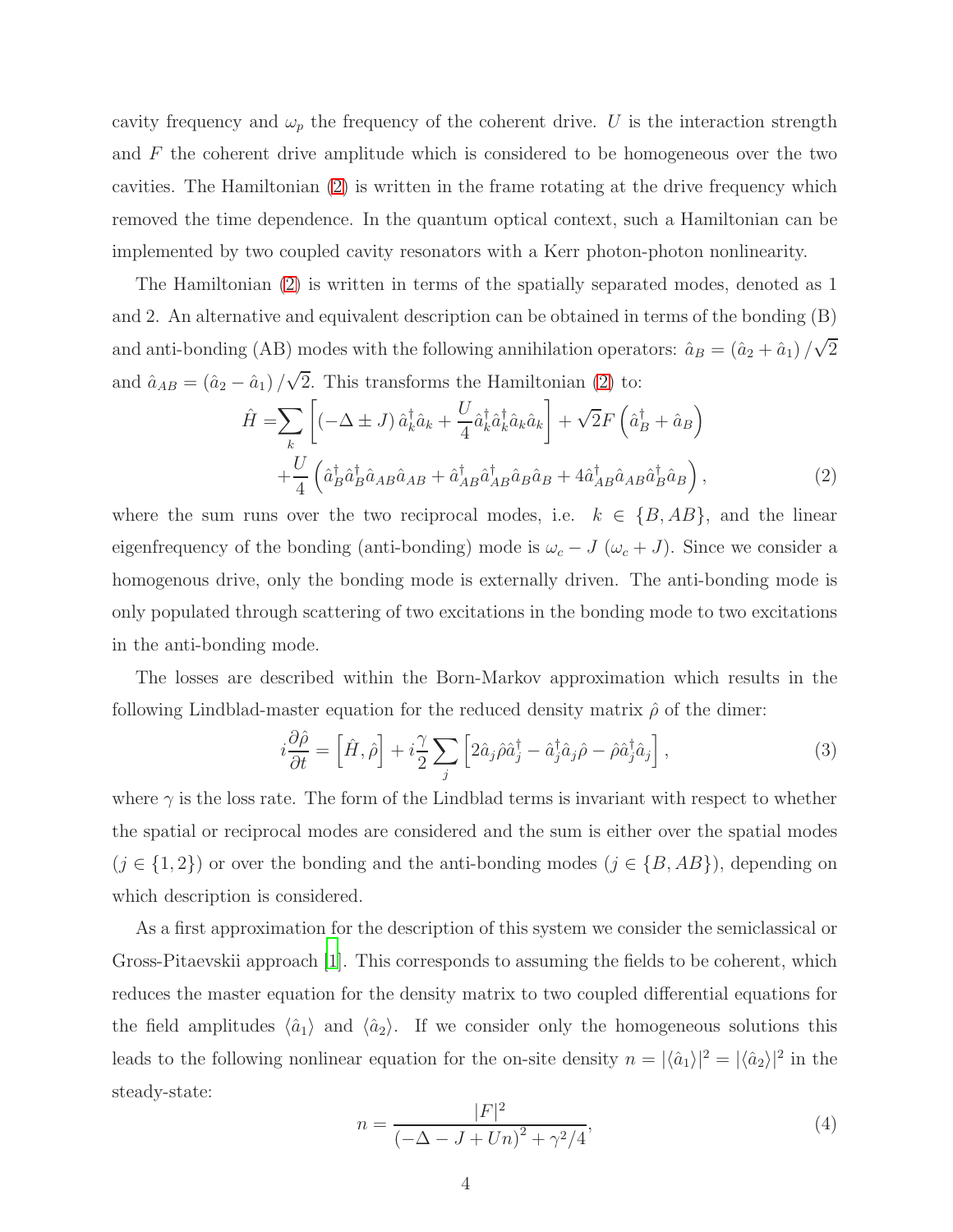Since we only consider the homogeneous solutions, the anti-bonding mode is not occupied and all photons are in the bonding mode, i.e.  $n = |\langle \hat{a}_B \rangle|^2/2$ . Eq. [\(4\)](#page-3-1) is nonlinear and admits a maximal of three solutions of which two are dynamically stable. This is known as optical bistability and can occur if  $J + \Delta \geq \sqrt{3}\gamma/2$  [\[41\]](#page-23-5). Eq [\(4\)](#page-3-1) depends on the detuning  $\Delta$ and the hopping strength J only through their sum  $J + \Delta$ . This means that while varying the detuning to keep the sum  $J + \Delta$  constant the same result is found for any value of the hopping strength J. The two extreme situations are two independent cavities with  $J = 0$ and an infinitely detuned anti-bonding mode with  $J \to \infty$ . In Fig. [1](#page-5-0) the semiclassical result [\(4\)](#page-3-1) for the total density  $n_T = 2n$  is presented as a function of the driving amplitude F and for  $J + \Delta = 2\gamma$ . The semiclassical approach can also predict stable non-homogeneous solutions which have been observed experimentally for two spin components [\[37,](#page-23-1) [42](#page-23-6)]. For sufficiently small J the semiclassical approach for the driven-dissipative Bose-Hubbard dimer also predicts stable non-homogeneous solutions.

The two limits  $J \to 0$  and  $J \to \infty$  can be described exactly in terms of a single-mode model. The case  $J = 0$  corresponds to two independent modes and for  $J \to \infty$ , while keeping  $\Delta + J$  fixed, the anti-bonding mode is not occupied. In both cases the system is described by the driven-dissipative Kerr model for which Drummond and Walls derived an exact solution for the steady-state properties [\[41\]](#page-23-5) (see also appendix [A\)](#page-15-0). In Fig. [1](#page-5-0) the exact results in the limits  $J \to 0$  and  $J \to \infty$  are also presented. The numerically challenging regime is at intermediate values of J where the single mode description breaks down. In Fig. [1](#page-5-0) the result for  $J = 0.25\gamma$  is also presented. This is obtained numerically by truncating the Hilbert space with a cutoff for the total number of photons and an exact diagonalisation of the master equation [\(3\)](#page-3-2).

### III. GUTZWILLER APPROXIMATION SCHEMES

We now apply various approximation schemes for the density matrix  $\hat{\rho}$  that are based on a Gutzwiller mean field decoupling. The different approximations are compared by calculating the distance with respect to the exact density matrix  $\rho_{\text{ex}}$ . This is determined through an exact diagonalisation in a truncated Hilbert space with a cutoff in the photon number. To determine the distance we consider the quantum fidelity which for density matrices  $\hat{\rho}$  and  $\hat{\sigma}$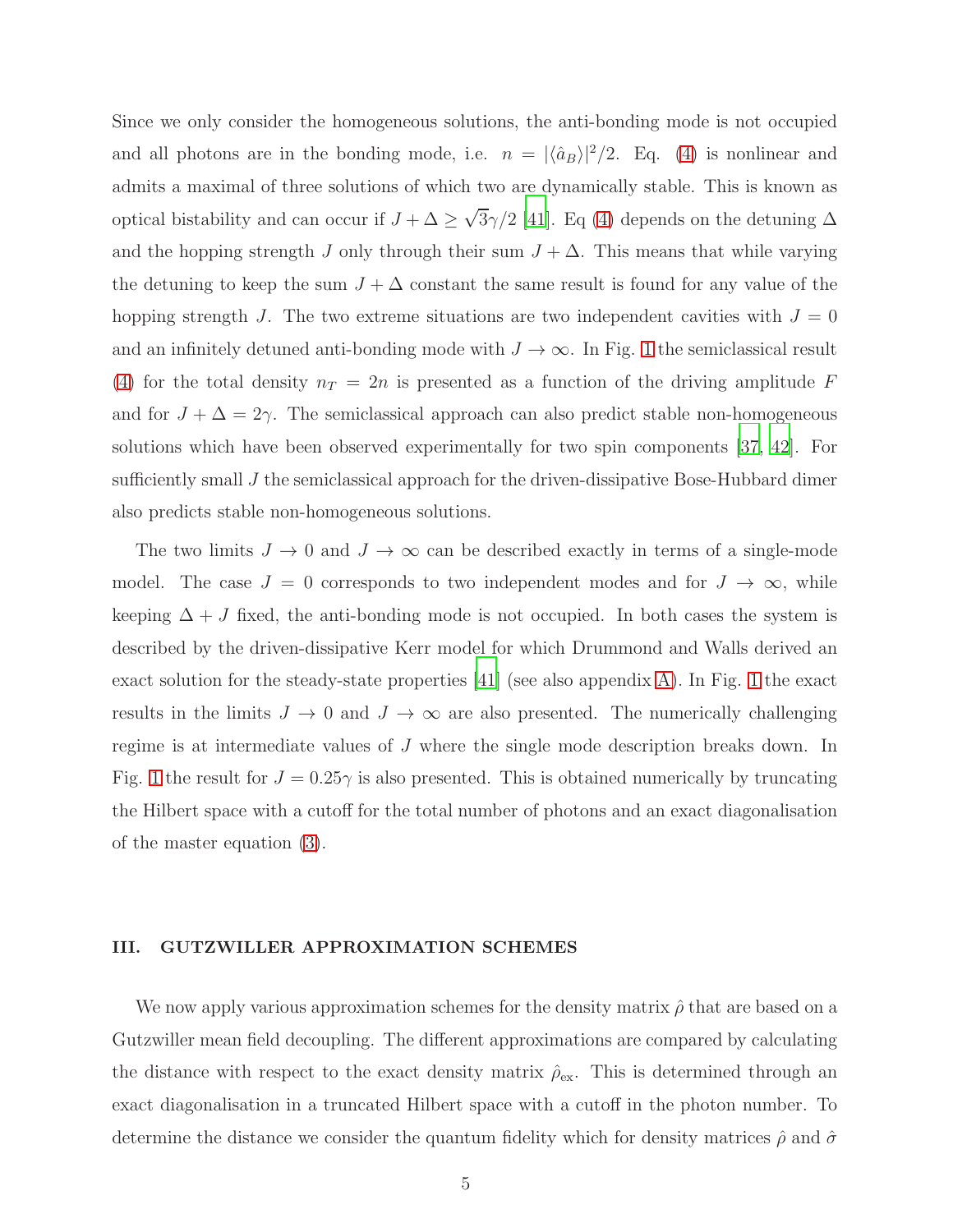

<span id="page-5-0"></span>FIG. 1. The total density  $n_T = \langle \hat{a}_1^{\dagger}$  $\langle \hat{a}_1 \rangle + \langle \hat{a}_2^\dagger \rangle$  $\langle \hat{a}_2 \rangle = \langle \hat{a}_L^{\dagger}$  $\hat{B}_{B}^{\dagger} \hat{a}_{B}^{\dagger} \rangle + \langle \hat{a}_{AB}^{\dagger} \hat{a}_{AB} \rangle$  of the dimer as a function of the homogeneous drive amplitude  $F/\gamma$  (normalised to the loss rate  $\gamma$ ) and for fixed  $J + \Delta = 2\gamma$ . The black curves are the semiclassical prediction which exhibits optical bistability with two stable branches (full lines) and one dynamically unstable branch (dashed line) (only the homogeneous solutions are presented). The results from the effective single-mode models which are exact in the limits  $J \to 0$  and  $J \to \infty$  are also presented. The intermediate curve is for  $J = 0.25\gamma$  and is obtained from an exact diagonalisation with a truncated Hilbert space. The inset presents a schematic sketch of the dimer with the different system parameters: the hopping strength  $J$ , the interaction strength U, the cavity frequency  $\omega_c$ , the laser's amplitude F and frequency  $\omega_p$  (the laser/cavity detuning is  $\Delta = \omega_p - \omega_c$ ) and the decay rate  $\gamma$ .

is defined as:

$$
f(\hat{\rho}, \hat{\sigma}) = \text{Tr}[\sqrt{\sqrt{\hat{\sigma}} \hat{\rho} \sqrt{\hat{\sigma}}}].
$$
\n(5)

The fidelity  $f(\hat{\rho}, \hat{\sigma})$  is symmetric:  $f(\hat{\rho}, \hat{\sigma}) = f(\hat{\sigma}, \hat{\rho})$ , it is always between 0 and 1 and  $f(\hat{\rho}, \hat{\sigma}) = 1$  if and only if  $\hat{\rho} = \hat{\sigma}$  [43]. These properties motivate the use of the following distance measure between density matrices  $\hat{\rho}$  and  $\hat{\sigma}$ .

<span id="page-5-1"></span>
$$
d(\hat{\rho}, \hat{\sigma}) = 1 - f(\hat{\rho}, \hat{\sigma}).
$$
\n(6)

### A. Real space decoupling

The Gutzwiller decoupling is typically applied with respect to the real space degree of freedom and at the level of the density matrix [\[18](#page-22-6)[–23\]](#page-22-7). This approach corresponds to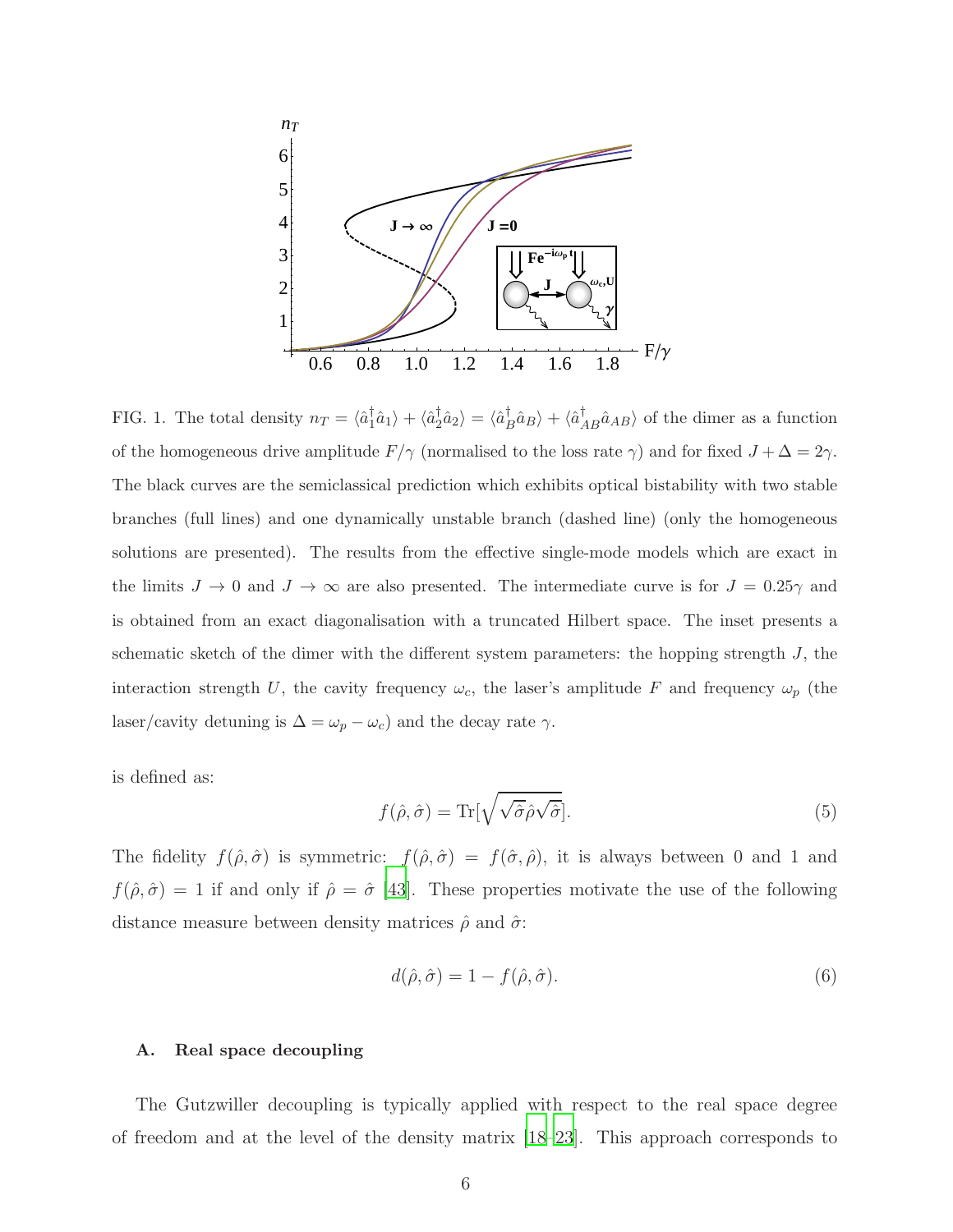neglecting all spatial correlations and writing the density matrix as a direct product of single-mode density matrices  $\hat{\rho}^{(i)}$  at site *i*, i.e.:

<span id="page-6-0"></span>
$$
\hat{\rho} = \hat{\rho}^{(1)} \otimes \hat{\rho}^{(2)}.\tag{7}
$$

Since the considered set-up is homogeneous the single-mode density matrices are equal:  $\hat{\rho}^{(1)} = \hat{\rho}^{(2)}$ . This approach reduces the master equation [\(3\)](#page-3-2) to a nonlinear master equation for a single mode. Since the resulting equations are not linear they can allow multiple stable solutions (see Refs. [\[20,](#page-22-15) [23\]](#page-22-7)). Similar as for the semiclassical description of optical bistability this is an artifact of the approximation and the full conclusion of correlations renders these solutions metastable and leads to a unique density matrix.

For the driven-dissipative Bose-Hubbard dimer this approach predicts that the density matrices  $\hat{\rho}^{(i)}$  satisfy the master equation of the driven-dissipative Kerr model. This master equation is not linear since the effective drive amplitude  $F<sup>eff</sup>$  depends on the expectation value of the field:  $F^{\text{eff}} = F - J\langle \hat{a} \rangle$ . This was also found in Ref. [\[20\]](#page-22-15) for the driven-dissipative Bose-Hubbard model. In Fig. [2](#page-7-0) the full curve denoted as RDC (real space decoupling) denotes the distance [\(6\)](#page-5-1) between the density matrix [\(7\)](#page-6-0) and the exact density matrix  $\hat{\rho}_{\text{ex}}$  as a function of the hopping strength J. The sum  $\Delta + J = 2\gamma$  is kept fixed and the interaction strength is taken  $U = \gamma$ . For the considered parameters the approach predicts multiple solutions for  $J > 1.53$ , which is not shown in Fig. [2.](#page-7-0) The distance d goes to zero for  $J \to 0$ for which the resonators become independent. For small J the distance increases according to a power law and for the considered parameters  $d = 0.5 (J/\gamma)^2$  results in a good fit (see dot-dashed line in Fig. [2\)](#page-7-0). The distance becomes larger as the hopping strength increases since the spatial correlations become more important.

Historically the Gutzwiller Ansatz was introduced for groundstate wavefunctions [\[24](#page-22-8)– [26\]](#page-22-10). Later, this approach was extended for the description of mixed density matrices as discussed above. In both cases this is equivalent to considering an effective Hamiltonian with parameters that depend on the expectation value of system operators. The extension to a mixed density matrix might seem questionable since these expectation values then correspond to an ensemble average. After all, an individual realization does not have access to such information about the average behavior. This could become especially problematic in the optical bistable regime since the expectation values then correspond roughly to an average over two metastable states. This shows that the Gutzwiller Ansatz for a mixed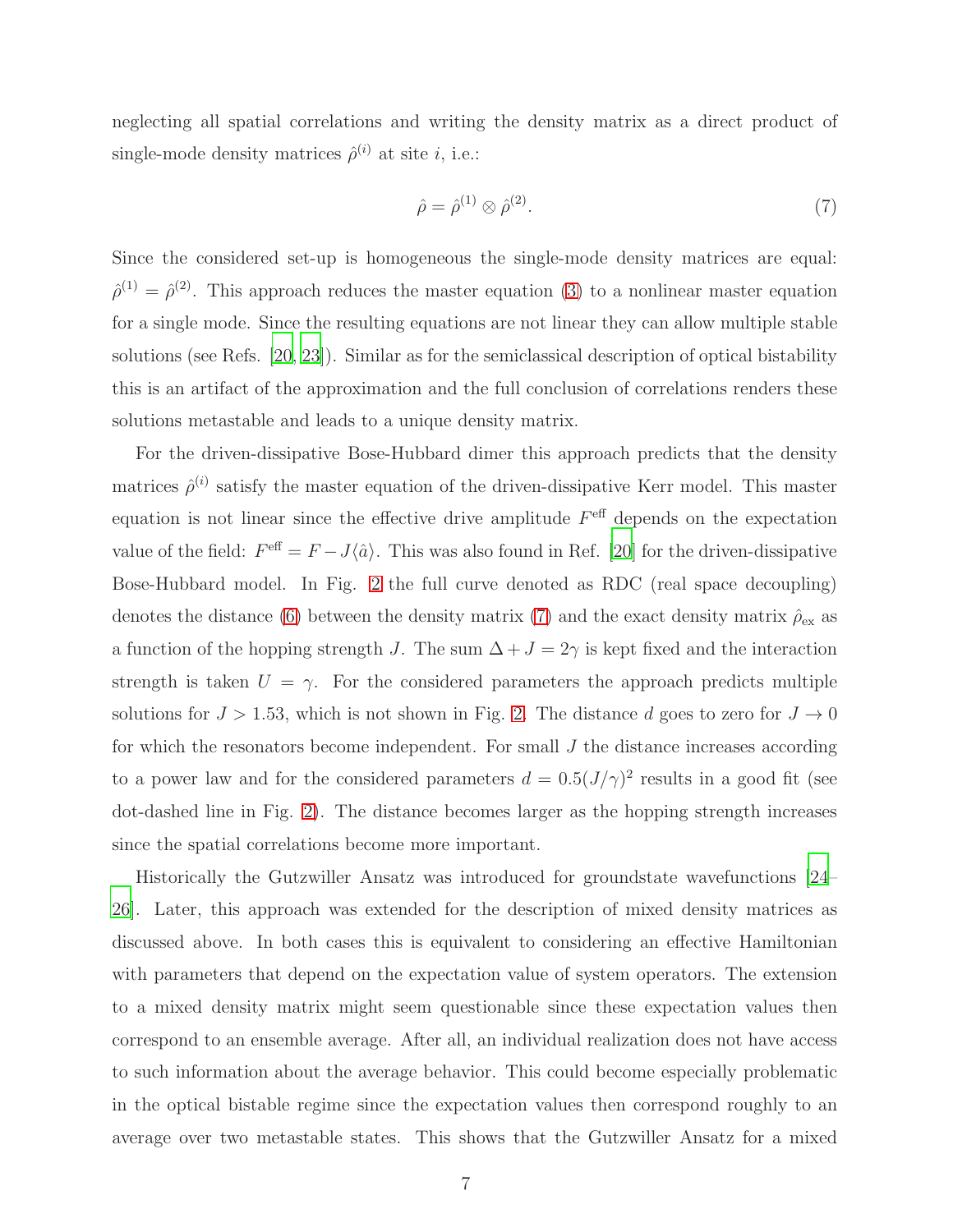

<span id="page-7-0"></span>FIG. 2. The distance d (see Eq.  $(6)$ ) of the different approximations for the density matrix to the numerically determined exact  $\hat{\rho}_{\text{ex}}$  as a function of the hopping strength  $J/\gamma$ . The effective detuning of the bonding mode is kept fixed at  $\Delta + J = 2\gamma$  and the interaction strength is  $U = \gamma$ . The curves correspond to the density matrix Gutzwiller approaches and the markers are obtained from a combination of the wavefunction Gutzwiller decoupling with a quantum trajectory simulation. The results with an increasing distance as a function of J correspond to a real space decoupling (RDC) while the results with a decreasing distance as a function of  $J$  are the result of a reciprocal or  $k$ space decoupling (KDC). The dashed line and the smaller squares are obtained from an additional Gaussian approximation for the anti-bonding mode. The dot-dashed line represents the power law  $d = 0.5 (J/\gamma)^2$ .

density matrix is not the same approximation as a Gutzwiller decoupling of a wavefunction.

To examine this further we have also approximated the density matrix by applying a Gutzwiller decoupling of the wavefunction in combination with a quantum trajectory simulation with a photon counting measurement (see appendix [B\)](#page-16-0). The pure state of the system is then evolved in a truncated Hilbert space consisting of the product wavefunctions  $|\psi_1\rangle |\psi_2\rangle$ . The density matrix is then obtained by averaging over the density operator  $|\psi_1\rangle|\psi_2\rangle\langle\psi_1|\langle\psi_2|$ . The spatial quantum correlations are thus neglected but classical correlations are incorporated. The circles in Fig. [2](#page-7-0) represent the distance of the obtained density matrix with the exact solution. This approach is again exact in the limit  $J \to 0$  where there are no spatial correlations. As the hopping strength increases quantum correlations become important and the distance increases. A comparison with the density matrix Gutzwiller approach [\(7\)](#page-6-0) in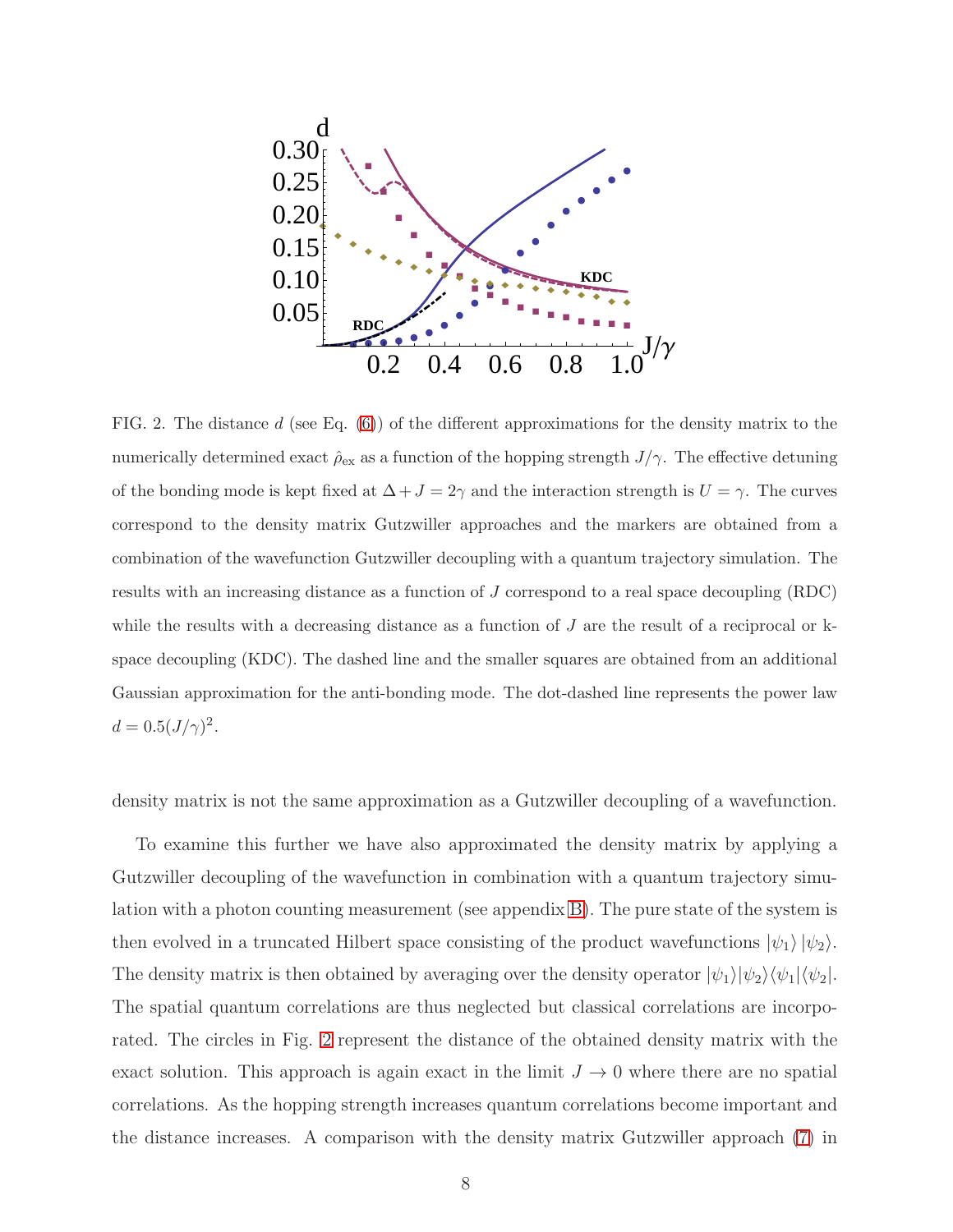Fig. [2](#page-7-0) reveals that the decoupling of the wavefunction is more accurate.

### B. Reciprocal space decoupling

There is no a priori reason for applying the Gutzwiller decoupling with respect to the spatial degree of freedom. Moreover, since for  $J \to \infty$  only the bonding mode is populated we expect a Gutzwiller decoupling with respect to the reciprocal modes to be more accurate for large hopping strength. We start by applying the Gutzwiller decoupling at the level of the density matrix  $\hat{\rho}$  by writing  $\hat{\rho}$  as a direct product of single mode density matrices for the bonding and the anti-bonding modes:

<span id="page-8-0"></span>
$$
\hat{\rho} = \hat{\rho}^{(B)} \otimes \hat{\rho}^{(AB)}.
$$
\n(8)

The reciprocal modes are not homogeneous, i.e.  $\hat{\rho}^{(B)} \neq \hat{\rho}^{(AB)}$ . This leads to two coupled single mode master equations for  $\hat{\rho}^{(B)}$  and  $\hat{\rho}^{(AB)}$ . The decoupling leads to effective two photon driving processes and also in this case an exact solution for the steady-state is known [\[44](#page-23-7), [45\]](#page-23-8). In Fig. [2](#page-7-0) the distance of the resulting density matrix with the exact solution  $\rho_{\text{ex}}$  is indicated by KDC (k-space decoupling). The approximation becomes better as the hopping strength is increased and becomes exact in the limit  $J \to \infty$  where the anti-bonding mode is not occupied. For large J we again find that the distance follows a power law and for the considered parameters  $d = 0.16(J/\gamma)^{-1.86}$  results in a good fit (not shown in the figure).

So far we have considered the full Hilbert space for the effective single mode master equations. Both for the decoupling in real space and in reciprocal space this can be done efficiently thanks to the existence of exact solutions [\[41](#page-23-5), [44,](#page-23-7) [45](#page-23-8)]. This is however not generally the case and a further approximation can be helpful for an efficient calculation. We do this by truncating the Hilbert space to the subspace consisting of the Gaussian or quadratic states. In general this approach breaks down for an optical bistable system since the bimodality is clearly not captured by a quadratic density matrix. This means that this approximation does not capture the switching dynamics between the metastable branches and we can not use is for the bonding mode density matrix  $\hat{\rho}^{(B)}$ . Instead we only approximate the anti-bonding mode density matrix  $\hat{\rho}^{(AB)}$  by a Gaussian state which is done by applying Wick's theorem (see appendix [C\)](#page-17-0). The dashed line in Fig. [2](#page-7-0) indicates the distance with respect to the exact density matrix  $\rho_{\text{ex}}$ . For large values of J a good agreement is found with the result obtained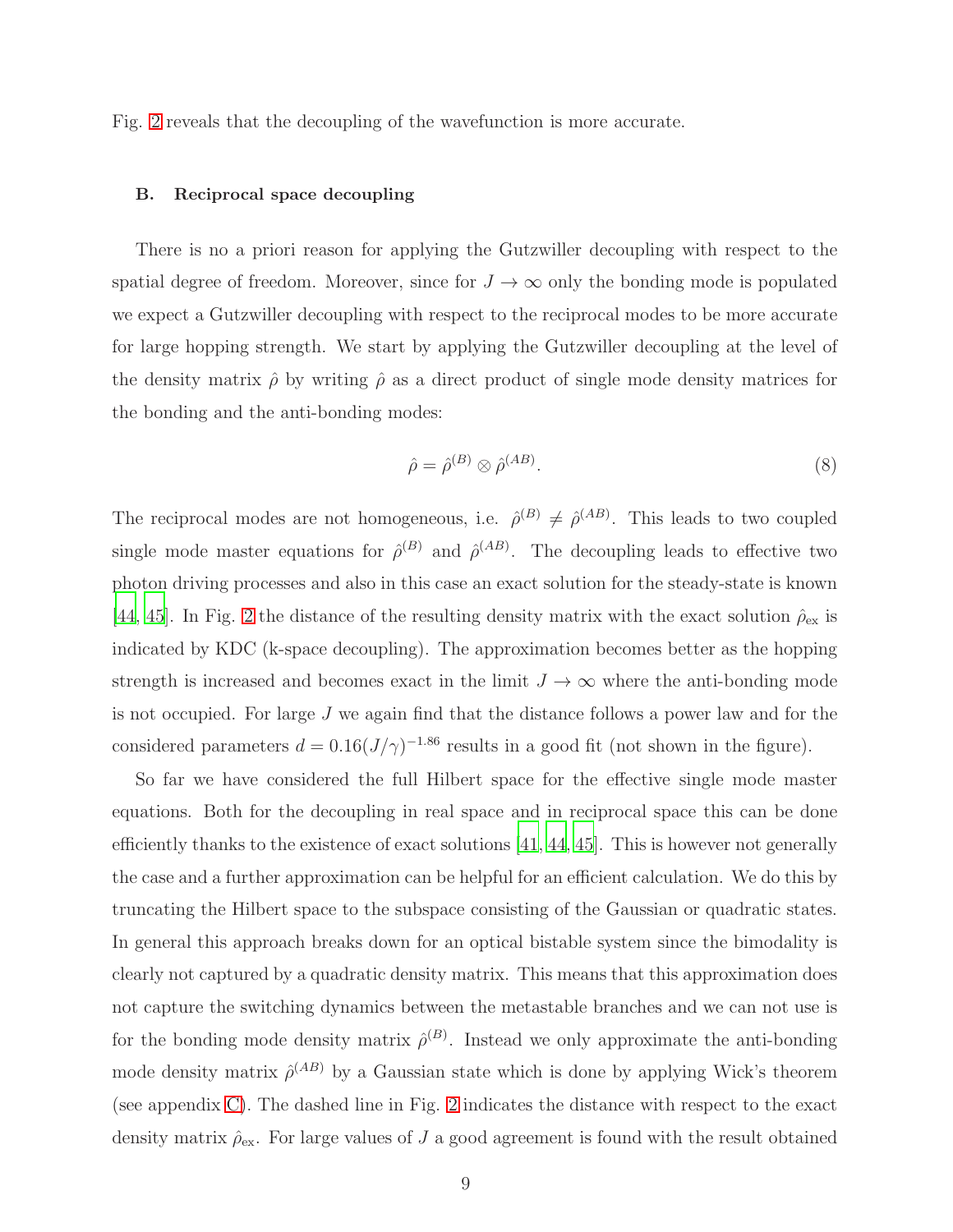by considering the full Hilbert space. For small values of J where the reciprocal Gutzwiller decoupling is not so accurate the two results deviate and the distance even becomes smaller for the Gaussian approximation.

As discussed in the previous section the application of the Gutzwiller decoupling [\(8\)](#page-8-0) at the level of the density matrix can be questionable, especially in the optical bistable regime. We also combined a quantum trajectory simulation with a Gutzwiller decoupling of the wavefunction in the reciprocal space, i.e.  $|\psi\rangle = |\psi_B\rangle |\psi_{AB}\rangle$ . The escaped photons are then counted in the reciprocal basis. The large red squares in [2](#page-7-0) indicate the resulting distance with respect to the exact solution  $\rho_{\text{ex}}$ . As for the real space decoupling this is more accurate with respect to neglecting all the correlations between the reciprocal modes [\(8\)](#page-8-0).

Performing the quantum trajectory simulation for the bonding and anti-bonding modes with a product wavefunction can still be numerically expensive. A possible solution is to truncate the Hilbert space to Gaussian wavefunctions. We have done this for the wavefunction of the anti-bonding mode (see appendix [D\)](#page-18-0). The small diamonds in Fig. [2](#page-7-0) denote the distance with the exact solution  $\rho_{\text{ex}}$ . If the full Hilbert space is considered a better result is found for relatively large J but the Gaussian approximation is still better than the density matrix decoupling  $(8)$ . For small J, where the reciprocal decoupling is not very accurate, the distance becomes even smaller than for the result with the full single-mode Hilbert space. We have also tried the Gaussian ansatz for the bonding mode but this unfortunately led to qualitatively wrong predictions for the switching behavior.

### IV. SINGLE MODE SQUEEZING AND TWO-MODE ENTANGLEMENT

As discussed in Section [II](#page-2-0) only the bonding mode of the dimer is populated in the limit  $J \to \infty$  while keeping fixed  $\Delta + J$ . Since this mode is non-local in space, an intriguing question is how a non-classical single-mode state for the bonding mode translates to quantum correlations between the spatially separated resonators. In particular we wonder whether this can lead to entanglement corresponding to a non-separable density matrix. A separable density matrix can, by definition, be written as

<span id="page-9-0"></span>
$$
\hat{\rho} = \sum_{i} p_i \hat{\rho}_i^{(1)} \otimes \hat{\rho}_i^{(2)},\tag{9}
$$

with  $\sum_i p_i = 1$ .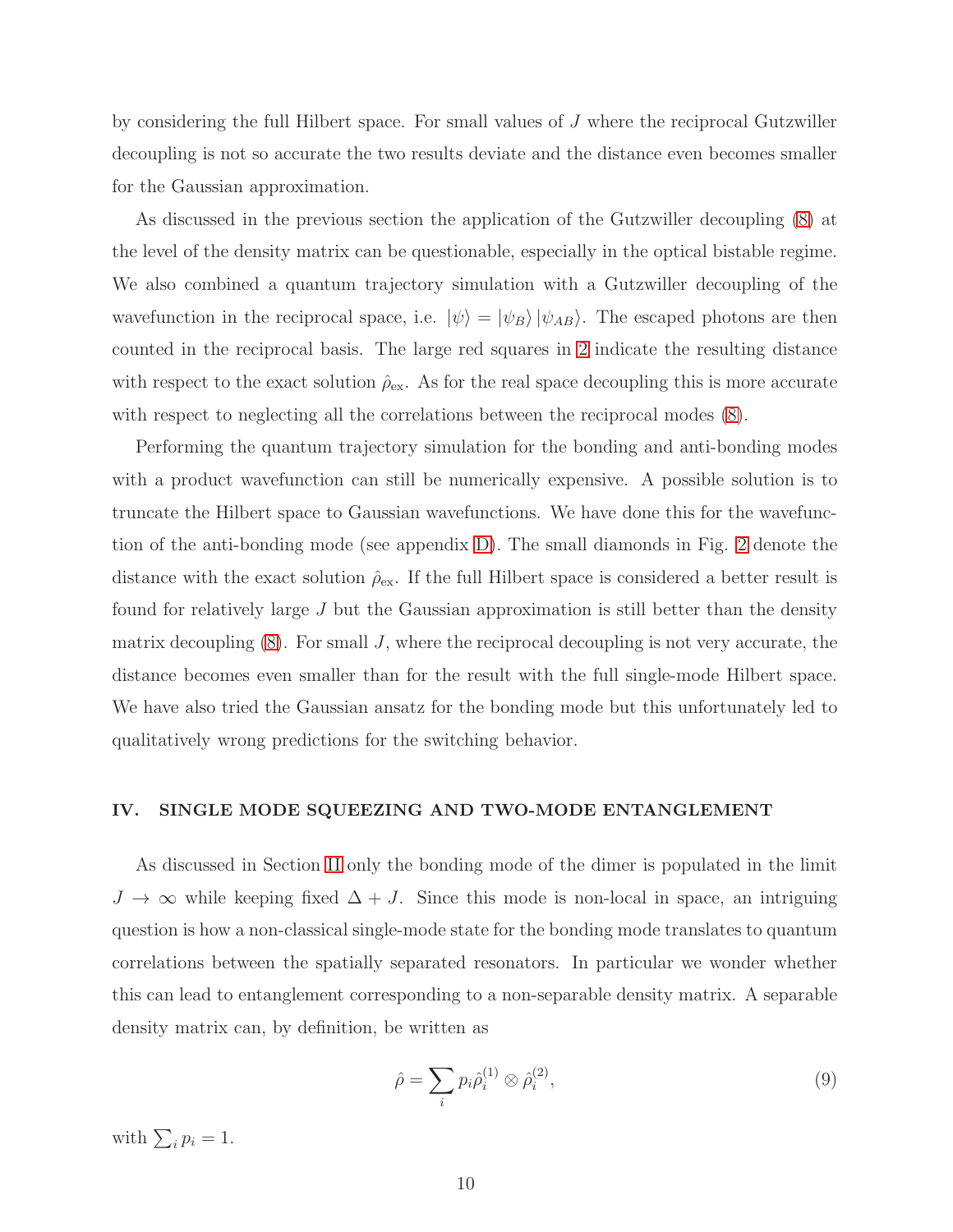To examine entanglement between two modes we consider the widely applied criterion derived by Duan and Simon [\[46](#page-23-9), [47](#page-23-10)]. Two pairs of canonically conjugated operators are considered:  $\{\hat{x}_i\}$  and  $\{\hat{p}_i\}$ , with  $i \in \{1, 2\}$ , such that  $[\hat{x}_i, \hat{p}_j] = i\delta_{i,j}$ . The following two EPR-like operators can then be constructed:  $\hat{u} = \hat{x}_1 + \hat{x}_2$  and  $\hat{v} = \hat{p}_1 - \hat{p}_2$ . If the state is separable and can be written as  $(9)$  the total variance of any pair of EPR-like operators  $\hat{u}$ and  $\hat{v}$  satisfies the following inequality [\[46\]](#page-23-9):

<span id="page-10-0"></span>
$$
(\Delta u)^2 + (\Delta v)^2 \ge 2,\tag{10}
$$

where we used the following notation for the variance of an operator  $\hat{O}$ :  $(\Delta O)^2 = \langle \hat{O}^2 \rangle - \langle \hat{O} \rangle^2$ . A violation of the inequality [\(10\)](#page-10-0) is thus a sufficient criterion for entanglement.

We now apply this criterion to examine the entanglement between the two spatial modes of the driven-dissiative Bose-Hubbard dimer. We start by rewriting the operators  $\hat{x}_i$  and  $\hat{p}_i$ for the spatial modes in terms of the canonically conjugated operators for the bonding and the anti-bonding modes:

$$
\hat{x}_1 = (\hat{x}_B + \hat{x}_{AB}) / \sqrt{2};\tag{11}
$$

$$
\hat{x}_2 = (\hat{x}_B - \hat{x}_{AB}) / \sqrt{2};
$$
\n(12)

$$
\hat{p}_1 = (\hat{p}_B + \hat{p}_{AB}) / \sqrt{2};\tag{13}
$$

$$
\hat{p}_2 = (\hat{p}_B - \hat{p}_{AB}) / \sqrt{2}.
$$
\n(14)

The EPR-like operators can then be written as:

<span id="page-10-1"></span>
$$
\hat{u} = \hat{x}_1 + \hat{x}_2 = \sqrt{2}\hat{x}_B; \n\hat{v} = \hat{p}_1 - \hat{p}_2 = \sqrt{2}\hat{p}_{AB}.
$$
\n(15)

Assuming only the bonding mode to be populated and the anti-bonding mode to be in the vacuum gives:

$$
(\Delta v)^2 = 2(\Delta p_{AB})^2 = 1\tag{16}
$$

Using the criterion for separability of Ref. [\[46](#page-23-9)] we find that the state is entangled if

$$
(\Delta u)^2 = 2(\Delta x_B)^2 < 1. \tag{17}
$$

This corresponds exactly to the single-mode squeezing condition for the bonding mode. This reveals that if the anti-bonding mode is not populated, squeezing of the bonding mode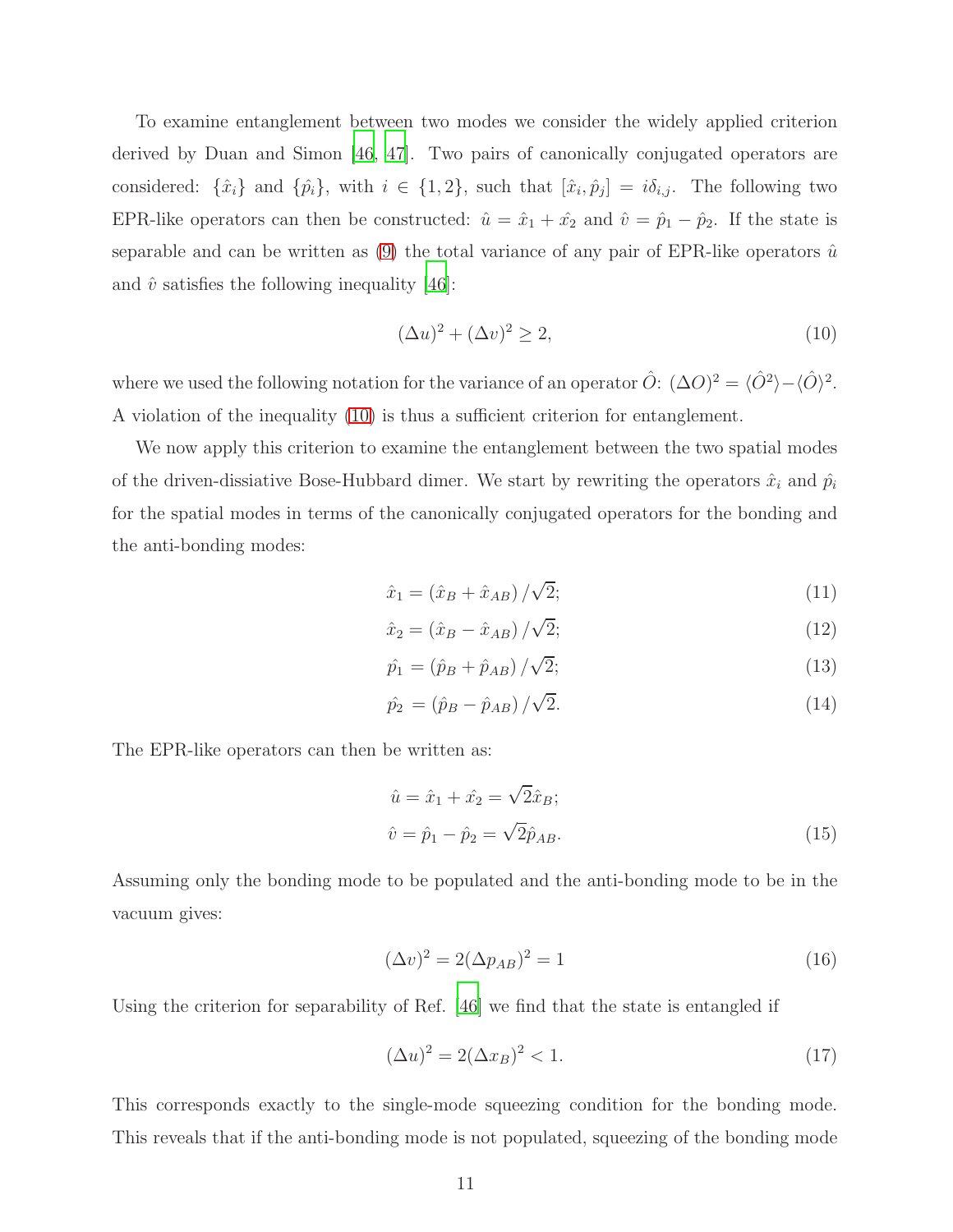

<span id="page-11-0"></span>FIG. 3. The minimal variance of the quadrature  $\min(X^{(\theta)})^2$  as a function of  $F\sqrt{U}/\gamma^{3/2}$  for the driven-dissipative Kerr model with  $\Delta = \gamma$ . The minimization of  $(X^{(\theta)})^2$  is with respect to the angle  $\theta$ . The full lines are the exact quantum results for the steady-state for three different values of the nonlinearity:  $U/\gamma = 1$ , 0.1 and 0.01. The dashed curves are obtained from a Gaussian approximation (results for the upper branch are not shown). The shaded area indicates the region where the semiclassical approach predicts optical bistability. The inset shows the variance as a function of  $\theta$  for  $U = \gamma$  and  $F\sqrt{U} = 0.35\gamma^{3/2}$  together with the Gaussian approximation (dashed line).

corresponds to entanglement between the two spatially separated modes. This is particularly exciting since single mode squeezing has been experimentally realized with various experimental platforms such as optical cavities [\[48\]](#page-23-11), semiconductor microcavities [\[49,](#page-23-12) [50\]](#page-23-13) and circuit-QED [\[51](#page-23-14), [52\]](#page-24-0).

To make this more precise we start by resuming some of the results on single mode squeezing for the driven-dissipative Kerr model. We consider the following quadrature operators for a mode with annihilation operator  $\hat{a}$ :

$$
\hat{X}^{(\theta)} = \frac{1}{\sqrt{2}} \left( e^{i\theta} \hat{a}^\dagger + e^{-i\theta} \hat{a} \right); \tag{18}
$$

$$
\hat{P}^{(\theta)} = \frac{i}{\sqrt{2}} \left( e^{i\theta} \hat{a}^\dagger - e^{-i\theta} \hat{a} \right). \tag{19}
$$

These operators are canonically conjugate since they satisfy the commutation relation  $\left[\hat{X}^{(\theta)}, \hat{P}^{(\theta)}\right] = i$ , for any value of the angle  $\theta$ . In Fig. [3](#page-11-0) the minimal variance of the quadrature min $(\Delta X^{(\theta)})^2$  is presented, where the minimization is with respect to  $\theta$ , with  $\Delta = \gamma$  and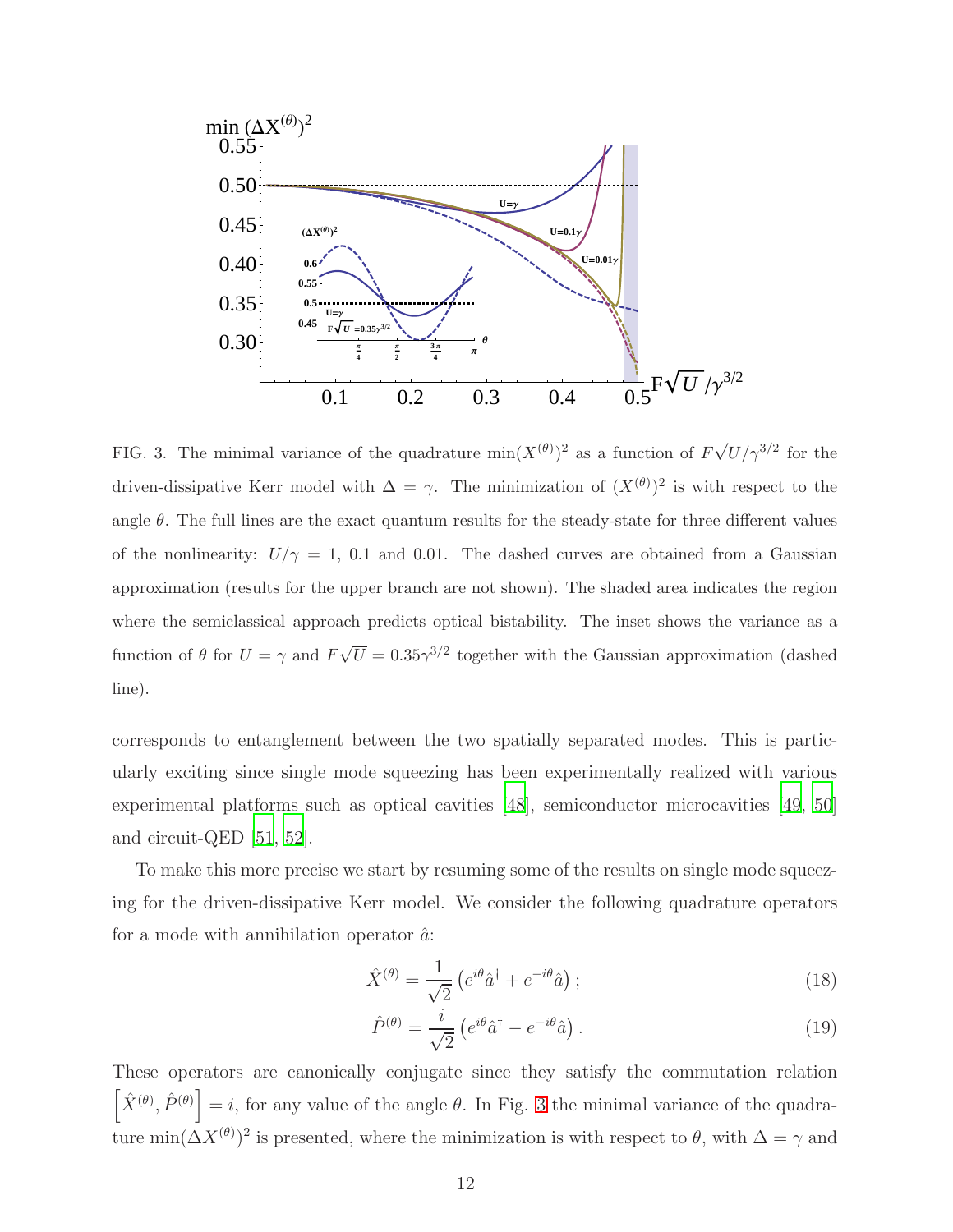various values for the nonlinearity U. If the variance of the quadrature is smaller than  $1/2$ the mode is squeezed (for a coherent state the variances of all quadratures are  $1/2$ ). The drive amplitude in Fig. [3](#page-11-0) is rescaled with the square root of the nonlinearity which allows to examine the role of the nonlinearity on a single scale [\[53\]](#page-24-1). These results are obtained using the exact expressions for the steady-state properties of the driven-dissipative Kerr model derived in Ref. [\[41\]](#page-23-5) (see also appendix [A\)](#page-15-0). The shaded area in Fig. [3](#page-11-0) indicates the region where the semiclassical approach predicts optical bistability. As the drive amplitude is increased the mode initially becomes increasingly squeezed. As the optical bistability region is approached the switching between the semiclassically stable branches leads to an increase of the variance and finally the variance becomes larger than  $1/2$  and the mode is no longer squeezed.

The dashed lines in Fig. [3](#page-11-0) are the prediction for the minimal variance  $\min(X^{(\theta)})^2$  obtained from a quadratic approximation of the fluctuations around the semiclassical solution (see appendix [A\)](#page-15-0). For a small driving amplitude the same qualitative behavior is found as for the exact result and for a small nonlinearity the results also agree quantitatively. As the bistability region is approached the results deviate and the quadratic prediction for the variance decreases further. This is a consequence of the fact that this approximation does not capture the switching between the metastable branches. From an experimental point of view a comparison of the timescales determines which prediction can be observed [\[54\]](#page-24-2). If the switching timescale is much longer than the experimental timescale there is no time for the system to explore the other metastable solution and the quadratic approximation is better. This is the case for a small nonlinearity U and/or a large detuning  $\Delta$ .

We now have all the ingredients to examine the entanglement between the two spatially separated modes of the dimer. In Fig. [4](#page-13-0) the sum of the variances of the EPR-like operators [\(15\)](#page-10-1) is presented as a function of the hopping strength while keeping fixed  $\Delta + J = \gamma$ . The angle  $\theta$  for the quadratures is taken such that the sum of the variances is minimal in the limit  $J \to \infty$ . The upper panel in Fig. [4](#page-13-0) is obtained from an exact diagonalization of the master equation [\(3\)](#page-3-2) for the steady state, with  $U = \gamma$  and  $F\sqrt{U} = 0.33\gamma^{3/2}$ . The lower panel is obtained from a Gaussian approximation for the fluctuations around the semiclassical prediction with  $U = 0.01\gamma$  and  $F\sqrt{U} = 0.48\gamma^{3/2}$  (see appendix [E\)](#page-20-0). The dashed lines are the single mode description:  $\langle (\Delta \hat{u})^2 \rangle + \langle (\Delta \hat{v})^2 \rangle = 2m i n_\theta \langle (\Delta \hat{X}^\theta_B)^2 \rangle + 1$  which is valid if the anti-bonding mode is unoccupied. Indeed, the results converges to this value in the limit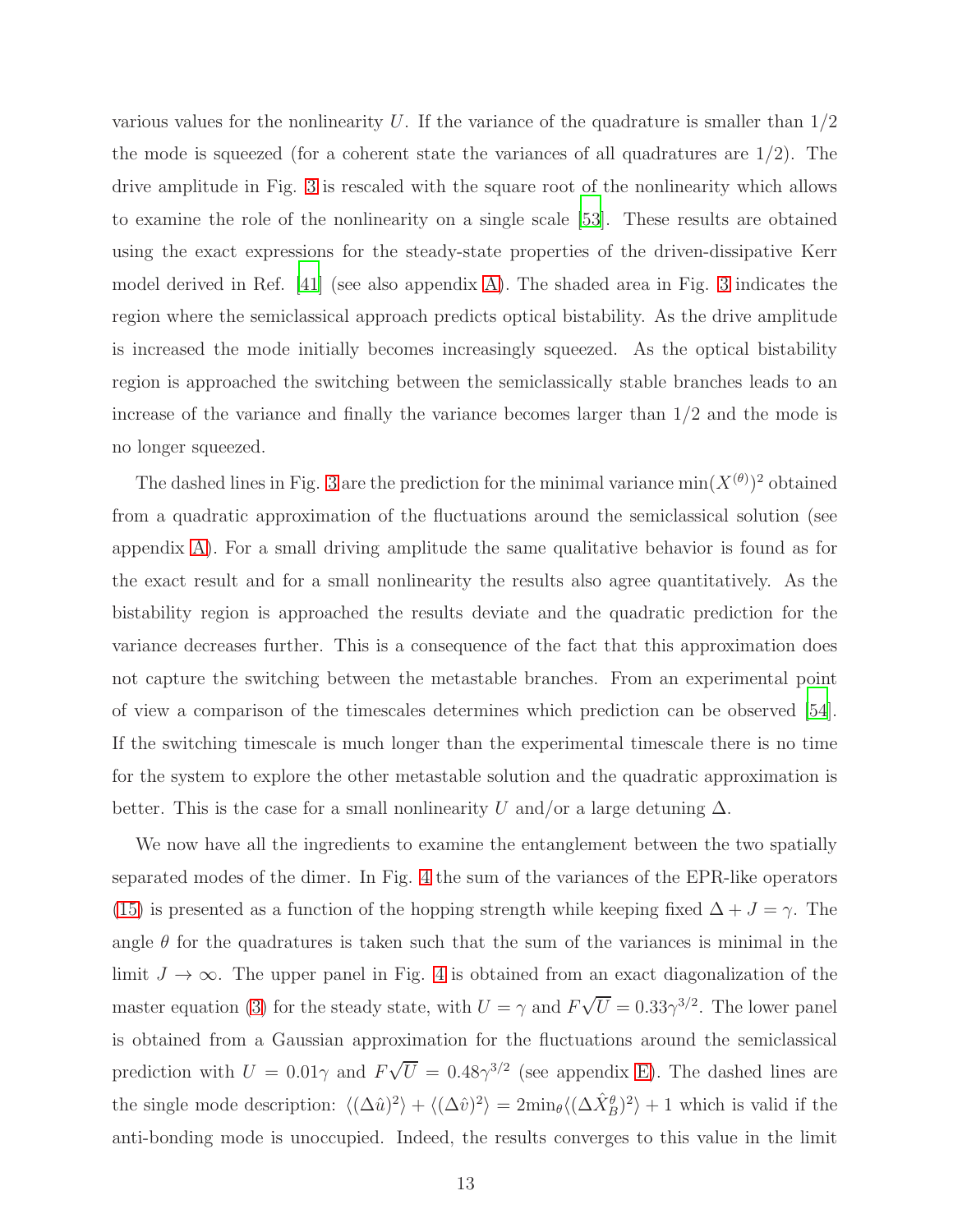

<span id="page-13-0"></span>FIG. 4. The sum of the variances of the EPR-like operators [\(15\)](#page-10-1) as a function of the hopping strength  $J/\gamma$  (in units of  $\gamma$  on a logarithmic scale) with a detuning  $\Delta = \gamma - J$ . The upper panel is the exact steady-state result for  $U = \gamma$  and  $F\sqrt{U} = 0.33\gamma^{3/2}$  and the lower panel is the Gaussian approximation for  $U = 0.01\gamma$  and  $F\sqrt{U} = 0.48\gamma^{3/2}$ . If the sum is lower than 2 (dotted line) the resonators are entangled. The dashed line gives the single mode approximation for an unoccupied anti-bonding mode which is valid in the limit  $J \to \infty$ .

 $J \to \infty$ . According to the entanglement criterion discussed above the modes are entangled if the sum of the two variances is smaller than 2. In Fig. [4](#page-13-0) we see that only for small values of the hopping strength  $J$  this criterion is not satisfied. This was expected since for  $J \rightarrow 0$  the modes are not coupled and thus not entangled. From Fig. [4](#page-13-0) we see that the maximal violation of the entanglement criterion is not obtained in the limit  $J \to \infty$  but for a finite value of J. The variances of the quadratures can be experimentally measured with a standard homodyne detection scheme.

### V. CONCLUSIONS AND PERSPECTIVES

We examined various Gutzwiller mean field decoupling schemes for the description of the driven-dissipative Bose-Hubbard dimer in the optical bistable regime. This revealed that depending on the system parameters a Gutzwiller decoupling either in real or in reciprocal space can be more accurate. We explored two possibilities for the Gutzwiller decoupling: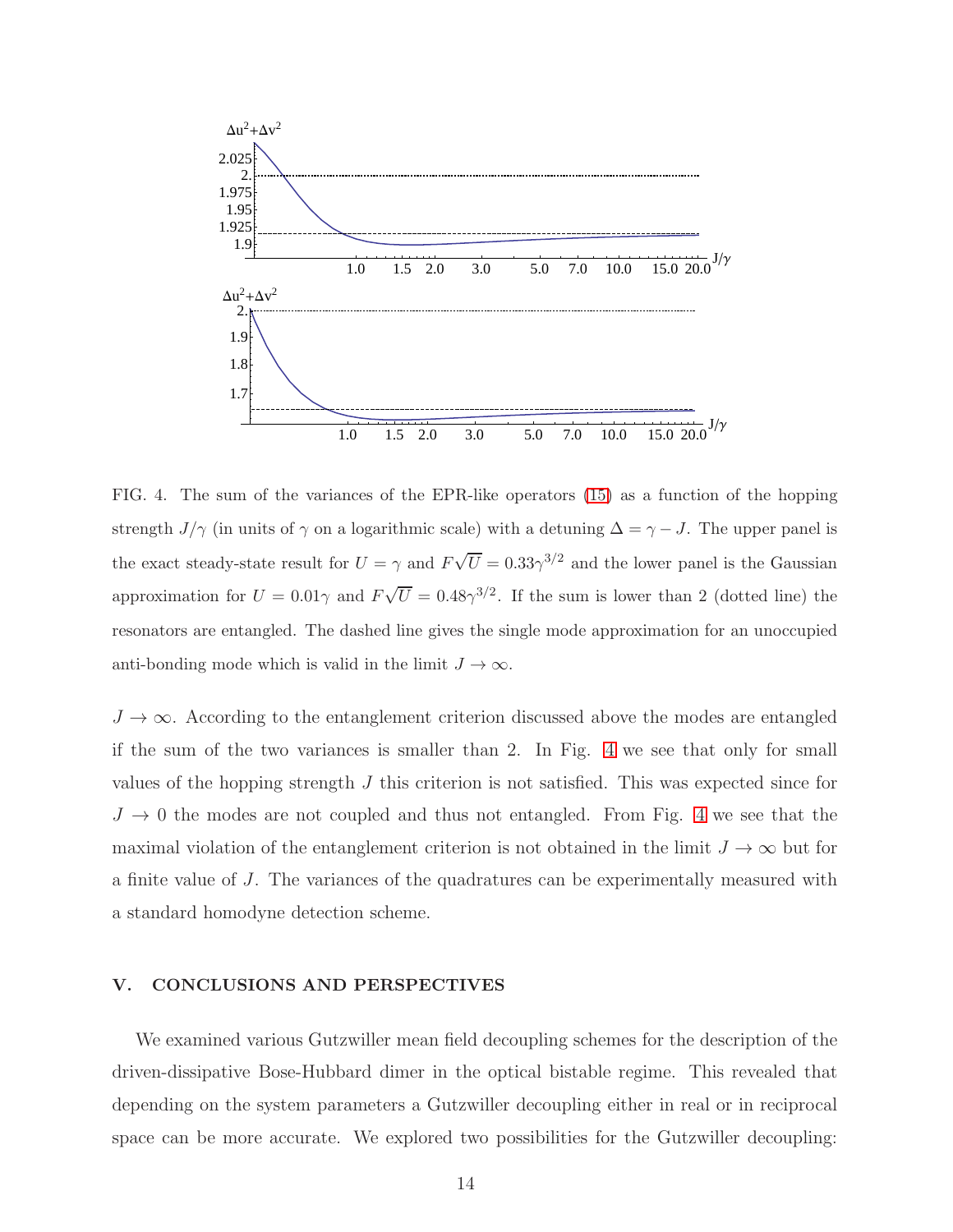either by writing the density matrix as a direct product or by performing a quantum trajectory simulation with a product wavefunction. The latter was done with an external counting measurement of the photons and led to a better approximation for all considered parameters. We also showed that a more efficient simulation is possible if the Hilbert space of the anti-bonding mode is truncated to Gaussian states, both at the level of the density matrix and of the wavefunction.

This leads to various exciting perspectives for the simulation of multi-mode systems. All the presented schemes can be straightforwardly extended to larger systems. If more modes are considered, an extension of the Gaussian truncation schemes could allow to capture some of the quantum correlations between different modes which are neglected with a Gutzwiller mean field decoupling. For example for a homogeneous driven-dissipative quantum fluid with periodic boundary conditions the modes with wavevectors  $\vec{k}$  and  $-\vec{k}$  are entangled [\[55\]](#page-24-3). This is not captured by a Gutzwiller decoupling but can be incorporated in a Gaussian approximation by considering two-mode squeezing.

An intriguing question concerns the way the escaping photon are measured during the quantum trajectory simulations with a product wavefunction. We only considered photon counting measurements but one could for example also consider a homodyne detection. By considering a different measurement the quantum trajectories can have less entanglement [\[56\]](#page-24-4), leading to a better result.

We also examined the relation between squeezing of the homogeneous mode in the reciprocal space and entanglement between the spatially separated modes. Using a sufficient criterion for entanglement we found that the spatial modes are entangled if only the bonding mode is populated and if it is squeezed. This picture was confirmed with a numerical analysis. An interesting perspective is how this generalizes to larger systems with more spatially separated coupled modes.

### ACKNOWLEDGMENTS

We gratefully acknowledge discussions with N. Bartolo, C. Ciuti, R. Fazio, V. Gladilin, F. Minganti, R. Rota, M. Van Regemortel and W. Verstraelen. We acknowledge support from the FWO-Odysseus program.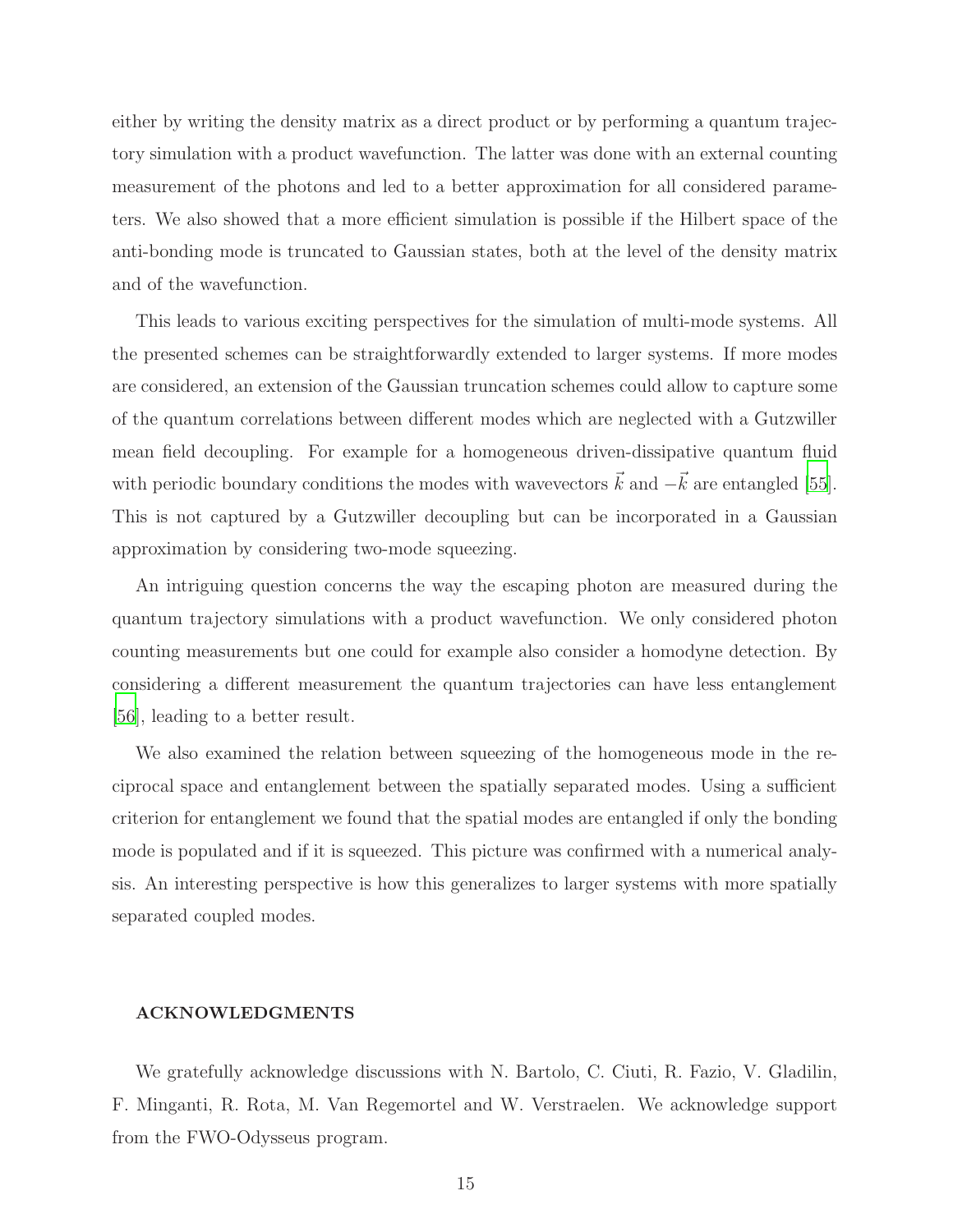### <span id="page-15-0"></span>Appendix A: Steady-state properties of the driven-dissipative Kerr model

### 1. Exact solution

We now summarize the exact expressions for the steady-state properties of the drivendissipative Kerr model originally derived by Drummond and Walls in Ref. [\[41](#page-23-5)]. The Hamiltonian is given by (with  $\hbar = 1$ ):

$$
\hat{H}_{\text{Kerr}} = -\Delta \hat{a}^{\dagger} \hat{a} + \frac{U}{2} \hat{a}^{\dagger} \hat{a}^{\dagger} \hat{a} \hat{a} + F \hat{a}^{\dagger} + F^* \hat{a},\tag{A1}
$$

with  $\hat{a}^{\dagger}(\hat{a})$  the creation (annihilation) operator for an excitation. The Hamiltonian is written in the frame rotating at the drive frequency which removed the time-dependence. The model parameters are the drive/cavity detuning  $\Delta$ , the interaction strength U and the coherent drive amplitude F. The losses are described with the Born-Markov approximation which leads to the following Lindblad-master equation for the reduced density matrix  $\hat{\rho}$ :

$$
i\frac{\partial \hat{\rho}}{\partial t} = \left[\hat{H}_{\text{Kerr}}, \hat{\rho}\right] + i\frac{\gamma}{2} \left[2\hat{a}\hat{\rho}\hat{a}^{\dagger} - \hat{a}^{\dagger}\hat{a}\hat{\rho} - \hat{\rho}\hat{a}^{\dagger}\hat{a}\right],\tag{A2}
$$

with  $\gamma$  the loss rate. In Ref. [\[41\]](#page-23-5) the generalized P-representation was used to derive the following expression for the steady-state correlation functions:

<span id="page-15-1"></span>
$$
\langle \hat{a}^{\dagger n} \hat{a}^{m} \rangle = \left( -\frac{2F}{U} \right)^{n+m} \frac{\Gamma(c)\Gamma(c^{*})}{\Gamma(c+m)\Gamma(c^{*}+n)} \frac{\mathcal{F}(c+m, c^{*}+n, 8|F/U|^{2})}{\mathcal{F}(c, c^{*}, 8|F/U|^{2})}, \tag{A3}
$$

with  $c = 2(-\Delta - i\gamma/2)/U$ ,  $\Gamma(x)$  the gamma function and  $\mathcal{F}(c, d, z)$  the hypergeometric function:

$$
\mathcal{F}(c,d,z) = \sum_{n=0}^{\infty} \frac{\Gamma(c)\Gamma(d)}{\Gamma(c+n)\Gamma(d+n)} \frac{z^n}{n!}.
$$
\n(A4)

The results for the density presented in Fig. [1](#page-5-0) for the extreme cases  $J = 0$  and  $J \to \infty$ are both obtained by applying Eq. [\(A3\)](#page-15-1) with  $n = m = 1$ . For  $J = 0$  the total density is simply twice this density. For  $J \to \infty$  the total density equals the density of the bonding mode which is given by Eq. [\(A3\)](#page-15-1) with  $n = m = 1$  with an interaction strength  $U/2$  and coherent drive amplitude  $\sqrt{2}F$ .

The results for the variance of the quadrature  $\hat{X}^{(\theta)}$  in Fig. [3](#page-11-0) are also obtained from expression [\(A3\)](#page-15-1). The variance can be written as:

<span id="page-15-2"></span>
$$
(\Delta X^{(\theta)})^2 = \langle \hat{X}^{(\theta)2} \rangle - \langle \hat{X}^{(\theta)} \rangle^2
$$
  
=  $e^{2i\theta} \frac{\langle \hat{a}^{(\theta)} \rangle - \langle \hat{a}^{\dagger} \rangle^2}{2} + e^{-2i\theta} \frac{\langle \hat{a}^2 \rangle - \langle \hat{a} \rangle^2}{2} + \langle \hat{a}^{\dagger} \hat{a} \rangle - \langle \hat{a}^{\dagger} \rangle \langle \hat{a} \rangle + 1/2.$  (A5)

These are all expectation values of the form [\(A3\)](#page-15-1).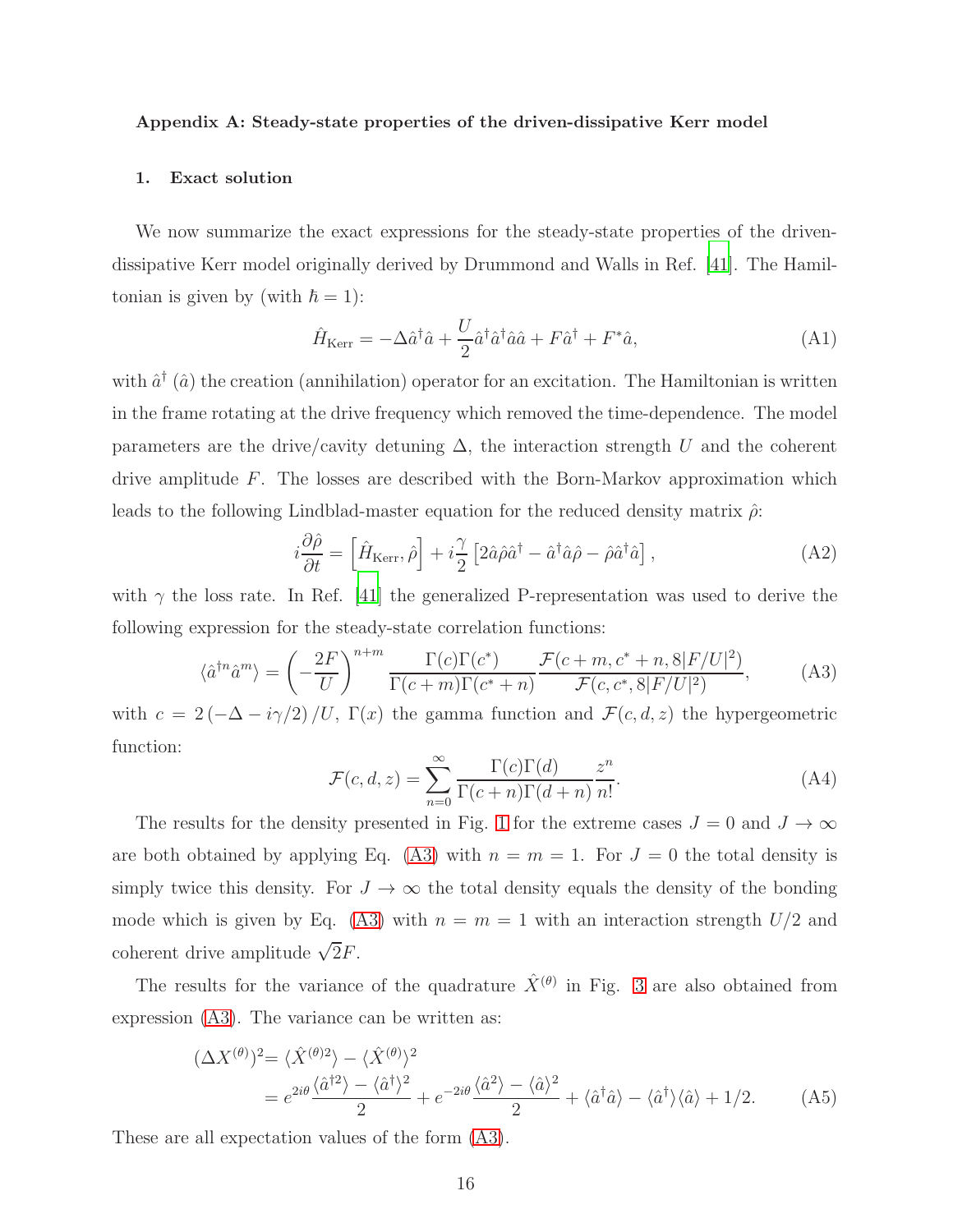### 2. Gaussian approximation

The semiclassical steady-state prediction for the field  $\alpha = \langle \hat{a} \rangle$  is determined by the following equation:

$$
\left(-\Delta - i\frac{\gamma}{2} + U|\alpha|^2\right)\alpha + F = 0.
$$
\n(A6)

Assuming the fluctuations around the semiclassical prediction to be Gaussian by applying Wick's theorem we find the following coupled equations for the density  $\langle \hat{a}^{\dagger} \hat{a} \rangle$  and the expectation value  $\langle \hat{a}^2 \rangle$  in the steady-state:

$$
0 = -\gamma \left( \langle \hat{a}^{\dagger} \hat{a} \rangle - |\alpha|^{2} \right) - 2U \text{Im} \left[ \alpha^{*2} \langle \hat{a}^{2} \rangle \right];
$$
\n
$$
0 = 2 \left( -\Delta - i\frac{\gamma}{2} \right) \left( \langle \hat{a}^{2} \rangle - \alpha^{2} \right) + U \langle \hat{a}^{2} \rangle + 2U \left( 3 \langle \hat{a}^{\dagger} \hat{a} \rangle \langle \hat{a}^{2} \rangle - |\alpha|^{2} \langle \hat{a}^{2} \rangle - 2 \alpha^{2} \langle \hat{a}^{\dagger} \hat{a} \rangle \right).
$$
\n(A7)

We have neglected the dependence of the field  $\alpha$  on the quadratic correlation functions which is valid for sufficiently large photon density. These equations together with the expression [\(A5\)](#page-15-2) for the variance of the quadrature lead to the Gaussian approximation presented in Fig [3.](#page-11-0)

### <span id="page-16-0"></span>Appendix B: Quantum trajectory simulation with photon counting measurement

We give a brief summary of the quantum trajectory algorithm with an external photon counting measurement, more details can be found in various standard textbooks such as for example Ref. [\[57\]](#page-24-5). Starting from the system wavefunction  $|\psi(t)\rangle$  at time t the quantum trajectory simulation algorithm for the evolution of the wavefunction with a discretized timestep dt for a master equation of the form  $(3)$  can be summarized as follows:

- 1. Evolve the system with the non-hermitian effective Hamiltonian  $\hat{H}_{eff} = \hat{H} i\frac{\gamma}{2}$  $\frac{\gamma}{2} \sum_j \hat{a}^\dagger_j \hat{a}_j,$ i.e.  $|\psi'(t+dt)\rangle = e^{-i\hat{H}_{eff}dt}|\psi(t)\rangle$ .
- 2. Normalize the wavefunction:  $|\psi(t+dt)\rangle = |\psi'(t+dt)\rangle / \sqrt{\langle \psi'(t+dt)|\psi'(t+dt)\rangle}$ .
- 3. Calculate the probabilities  $\{p_j\}$  for a quantum jump of the mode j at time  $t + dt$ :  $p_j = \gamma \langle \psi(t + dt) | \hat{a}_j^{\dagger}$  $\int_{j}^{\infty} \hat{a}_j |\psi(t+dt)\rangle.$
- 4. Draw a random number from a uniform distribution between 0 and 1 and compare it with the probabilities  $\{p_j\}$  to determine whether a mode performs a quantum jump.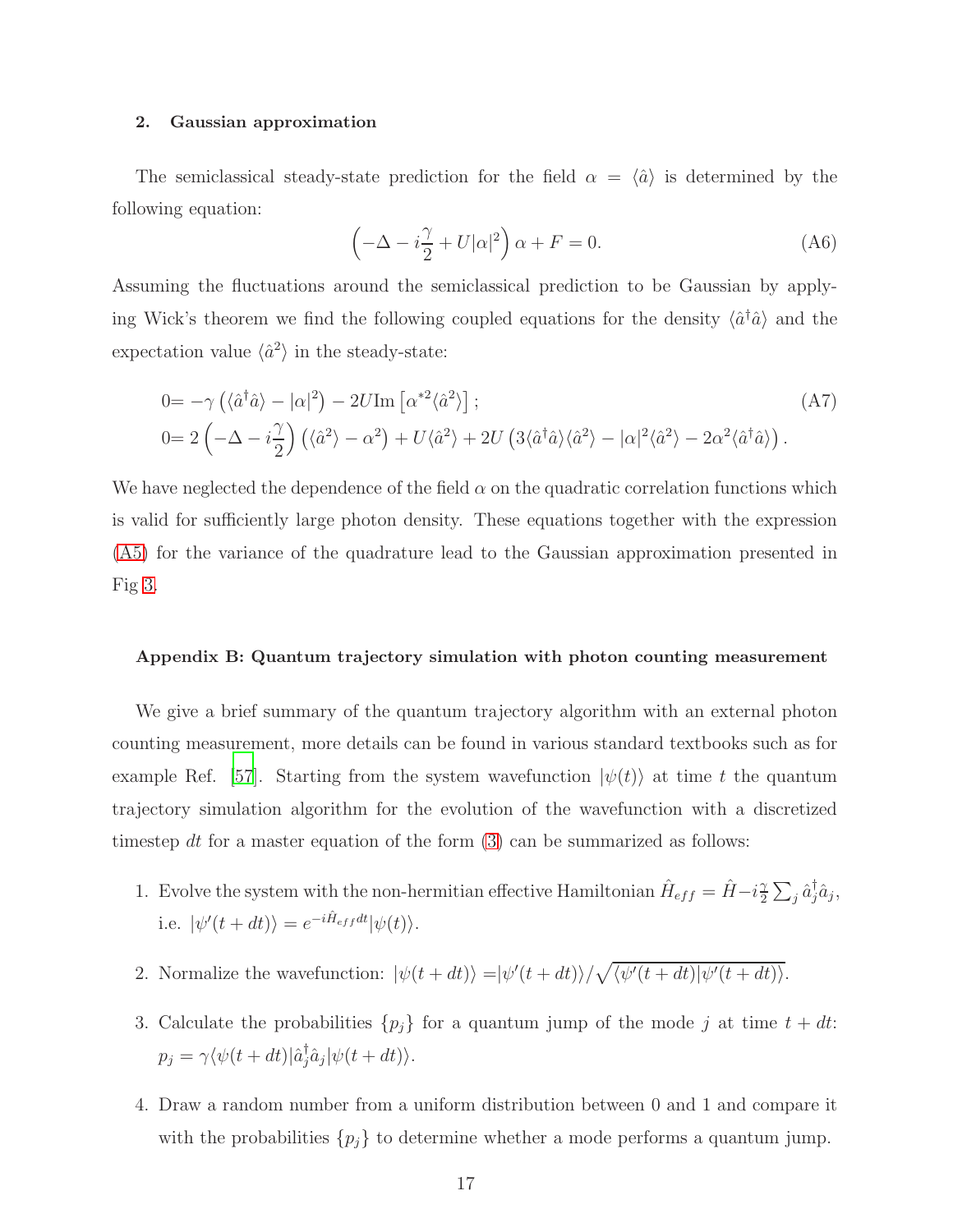- 5. If no quantum jump occurs proceed to the next time step by restarting at step 1.
- 6. If mode j performs a quantum jump update and normalize the wavefunction as follows:  $\psi(t+dt) \to \hat{a}_j \psi(t+dt) / \sqrt{\langle \psi(t+dt) | \hat{a}_j^{\dagger} \hat{a}_j | \psi(t+dt) \rangle}$ . Finally, proceed to the next time step by restarting at step 1.

The steady-state density matrix can be constructed by averaging the density operator  $|\psi(t)\rangle\langle\psi(t)|$  over time.

This procedure does not depend on which basis is considered, i.e. whether the description is in the reciprocal space or in the real space. There is only a conceptual difference. If one considers the real space the algorithm corresponds to a measurement of the photons that leave the spatially separated resonators. For the reciprocal space the measurement counts the photons leaving the system in the reciprocal space , i.e. the photons in the bonding and anti-bonding modes. This has no influence on the average behavior of the density matrix.

## <span id="page-17-0"></span>Appendix C: Gaussian approximation for the reduced density matrix of the antibonding mode

We use the Gutzwiller decoupling for the density matrix in the reciprocal space [\(8\)](#page-8-0) and truncate the Hilbert space for the anti-bonding mode to Gaussian states. The reduced density matrix  $\hat{\rho}^{(AB)}$  is then completely determined by the correlation functions up to quadratic order. Since the anti-bonding mode is not externally driven the expectation value of the field is equal to zero:  $\langle \hat{a}_{AB} \rangle = 0$ . The relevant quadratic expectation values are thus the density  $\langle \hat{a}_{AB}^{\dagger} \hat{a}_{AB} \rangle$  and  $\langle \hat{a}_{AB} \hat{a}_{AB} \rangle$ . Applying Wick's theorem for a quadratic density matrix leads to the following coupled equations for the steady-state:

$$
0 = \gamma \langle \hat{a}_{AB}^{\dagger} \hat{a}_{AB} \rangle + U \text{Im} \left[ \langle \hat{a}_{B}^{\dagger} \hat{a}_{B}^{\dagger} \rangle \langle \hat{a}_{AB} \hat{a}_{AB} \rangle + \langle \hat{a}_{AB}^{\dagger} \hat{a}_{AB}^{\dagger} \rangle \langle \hat{a}_{AB} \hat{a}_{AB} \rangle \right]; \tag{C1}
$$

$$
0=2\left(-\Delta+J+U\langle\hat{a}_B\hat{a}_B\rangle-i\frac{\gamma}{2}\right)\langle\hat{a}_{AB}\hat{a}_{AB}\rangle+\frac{U}{2}\left(2\langle\hat{a}_{AB}^{\dagger}\hat{a}_{AB}\rangle+1\right)\langle\hat{a}_B\hat{a}_B\rangle.\tag{C2}
$$

These equations have to be solved self-consistently with the single-mode master equation for the bonding mode for which the exact result derived in Refs. [\[44,](#page-23-7) [45\]](#page-23-8) can be used.

In order to calculate the distance [\(6\)](#page-5-1) with respect to the exact density matrix  $\rho_{\text{ex}}$  we need the density matrix for the anti-bonding mode  $\hat{\rho}_{AB}$ , instead of the correlation functions.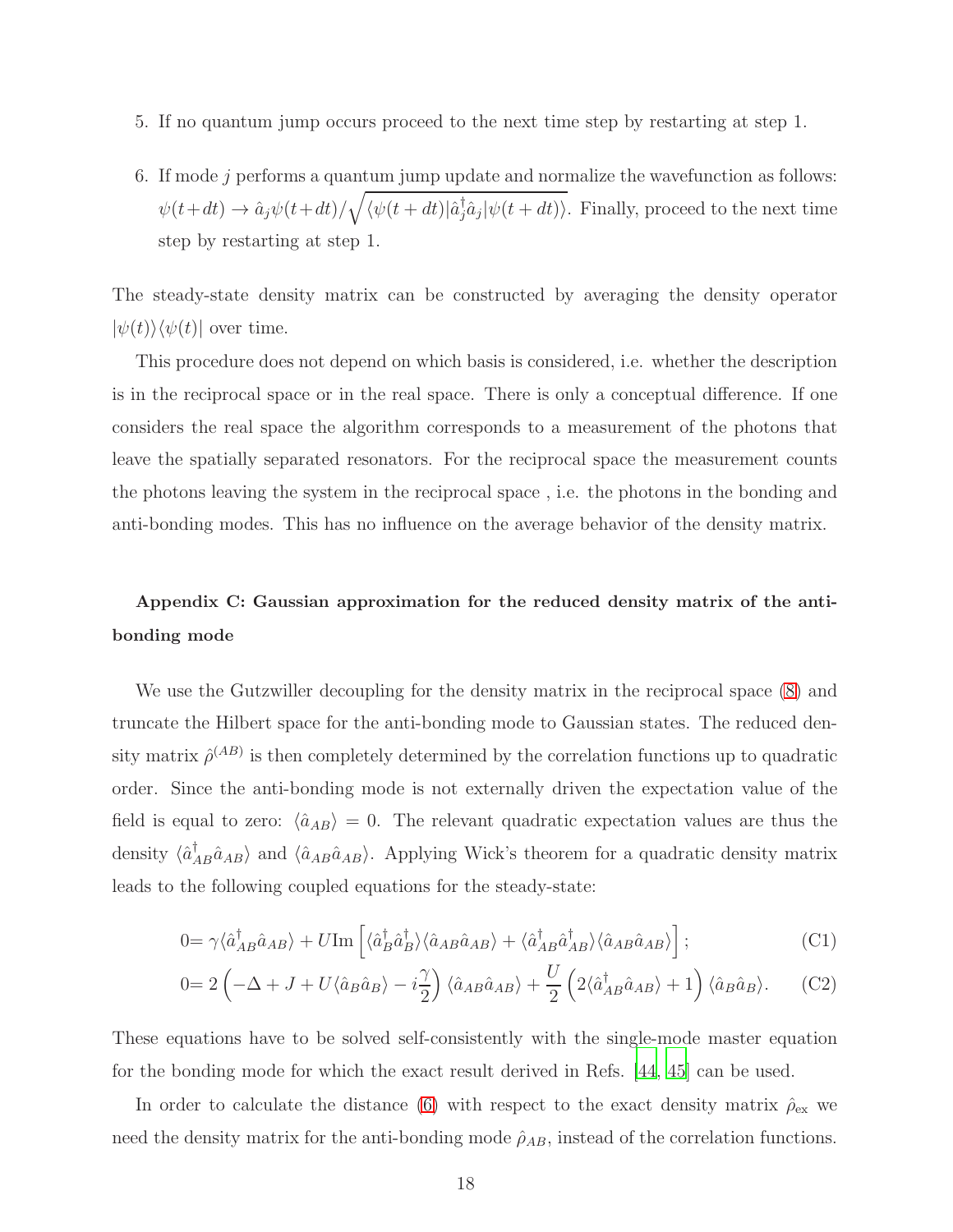This corresponds to a squeezed thermal state:

<span id="page-18-1"></span>
$$
\hat{\rho}_{AB} = \hat{S}(\xi)\,\hat{\rho}\,(n)\,\hat{S}(\xi)^{\dagger}\,,\tag{C3}
$$

with  $\hat{S}\left( \xi\right)$  the squeezing operator:

$$
\hat{S}\left(\xi\right) = e^{\left(\xi \hat{a}^{\dagger 2} - \xi^* \hat{a}^2\right)/2} \tag{C4}
$$

and  $\hat{\rho}(n)$  the thermal density matrix with average photon number n:

$$
\hat{\rho}(n) = \frac{1}{1+n} \sum_{m=0}^{\infty} \left(\frac{n}{1+n}\right)^m |m\rangle\langle m|,\tag{C5}
$$

where  $|m\rangle$  denote a number Fock state. If we write the squeezing parameter as  $\xi = te^{i\theta}$  we find that a state with expectation values  $\langle \hat{a}_{AB}^{\dagger} \hat{a}_{AB} \rangle$  and  $\langle \hat{a}_{AB} \hat{a}_{AB} \rangle$  corresponds to the density matrix [\(C3\)](#page-18-1) with:

$$
\theta = \arg\left[ \langle \hat{a}_{AB} \hat{a}_{AB} \rangle \right];\tag{C6}
$$

$$
r = \ln\left[\frac{1+2\langle \hat{a}_{AB}^{\dagger}\hat{a}_{AB}\rangle + 2|\langle \hat{a}_{AB}\hat{a}_{AB}\rangle|}{1+2\langle \hat{a}_{AB}^{\dagger}\hat{a}_{AB}\rangle - 2|\langle \hat{a}_{AB}\hat{a}_{AB}\rangle|}\right]/4;
$$
 (C7)

$$
n = \frac{1}{2} \left( \sqrt{\left(1 + 2\langle \hat{a}_{AB}^{\dagger} \hat{a}_{AB} \rangle\right)^2 - 4|\langle \hat{a}_{AB} \hat{a}_{AB} \rangle|^2} - 1 \right). \tag{C8}
$$

With  $\arg[x]$  the function that takes the argument of a complex number x and  $\ln[x]$  the natural logarithm of x. This allows us to construct the reduced density matrix for the Gaussian anti-bonding mode and calculate the distance [\(6\)](#page-5-1) with respect to the exact result, as presented in Fig. [2.](#page-7-0)

# <span id="page-18-0"></span>Appendix D: Gaussian approximation for the anti-bonding mode wavefunction during a quantum trajectory simulation

We discuss how the Gaussian approximation is performed for the wavefunction of the antibonding mode during a quantum trajectory simulation. The Gutzwiller Ansatz with respect to the reciprocal space leads to the following effective Hamiltonian for the anti-bonding mode:

<span id="page-18-2"></span>
$$
\hat{H}_{eff}^{(AB)} = \left(-\Delta + J + U\langle \hat{a}_B^\dagger \hat{a}_B \rangle - i\frac{\gamma}{2} \right) \hat{a}_{AB}^\dagger \hat{a}_{AB} \n+ \frac{U}{4} \left(\hat{a}_{AB}^\dagger \hat{a}_{AB}^\dagger \hat{a}_{AB} \hat{a}_{AB} + \langle \hat{a}_B^\dagger \hat{a}_B^\dagger \rangle \hat{a}_{AB} \hat{a}_{AB} + \hat{a}_{AB}^\dagger \hat{a}_{AB}^\dagger \langle \hat{a}_B \hat{a}_B \rangle \right)
$$
\n(D1)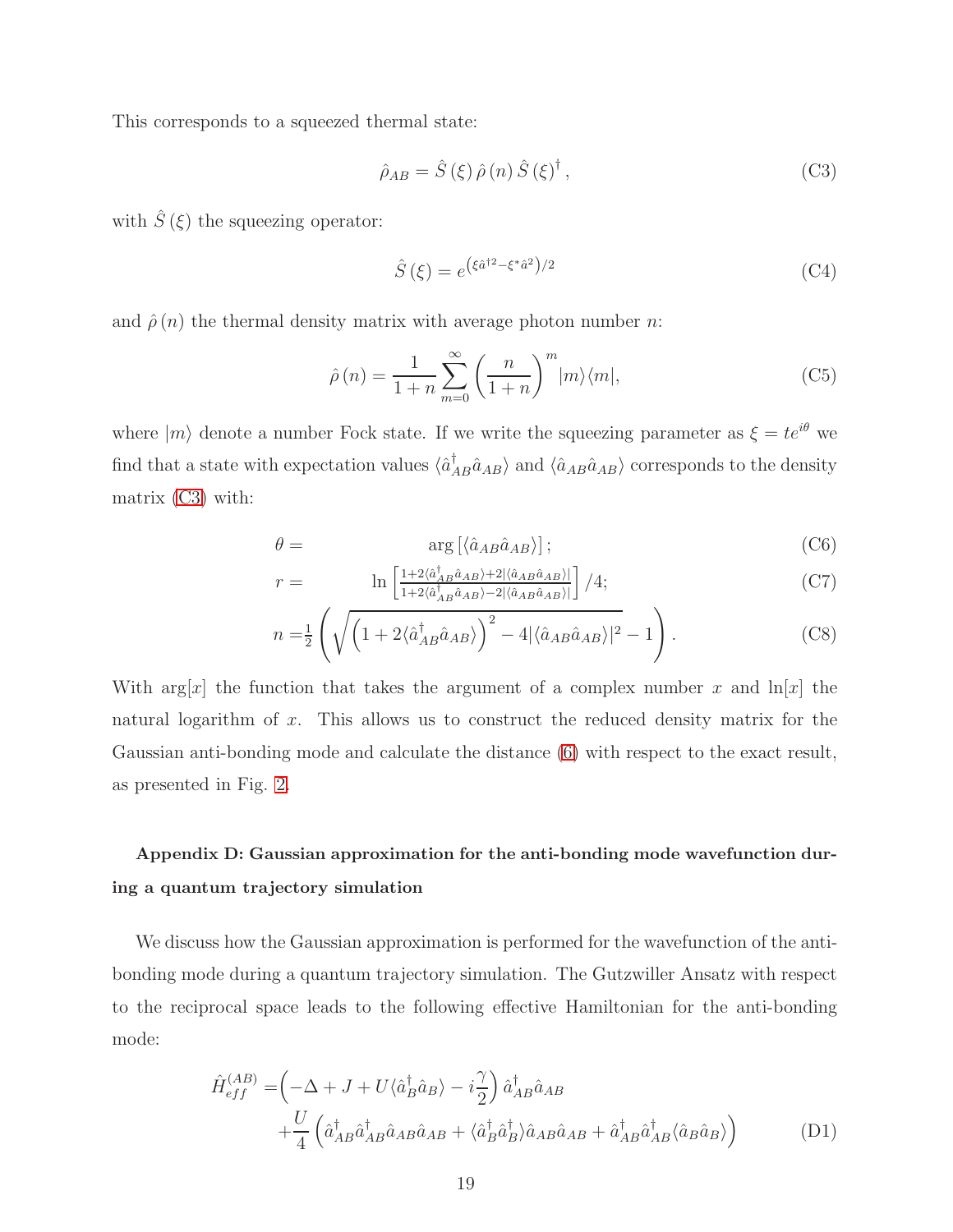The bonding mode expectation values are obtained from a parallel quantum trajectory simulation for this mode for which the full Hilbert space is considered.

A Gaussian state is completely determined by its correlation functions up to quadratic order. From the effective Hamiltonian [\(D1\)](#page-18-2) we determine the equations of motion for these correlation functions. These are needed to implement step 1 of the algorithm outlined in appendix [B](#page-16-0) and are given by:

<span id="page-19-0"></span>
$$
i\partial_t \langle \hat{a}_{AB} \rangle = \left( -\Delta + J + U \langle \hat{a}_B^{\dagger} \hat{a}_B \rangle - i \frac{\gamma}{2} \right) \langle \hat{a}_{AB} \rangle + \left( \frac{U}{2} - i \gamma \right) \langle \hat{a}_A^{\dagger} \hat{a}_B \hat{a}_{AB} \hat{a}_{AB} \rangle + \frac{U}{2} \langle \hat{a}_{AB}^{\dagger} \rangle \langle \hat{a}_B \hat{a}_B \rangle;
$$
  
\n
$$
i\partial_t \langle \hat{a}_{AB} \hat{a}_{AB} \rangle = 2 \left( -\Delta + J + U \langle \hat{a}_B^{\dagger} \hat{a}_B \rangle - \frac{U}{2} - i \frac{\gamma}{2} \right) \langle \hat{a}_{AB} \hat{a}_{AB} \rangle + (U - i \gamma) \langle \hat{a}_{AB}^{\dagger} \hat{a}_{AB} \hat{a}_{AB} \hat{a}_{AB} \rangle
$$
  
\n
$$
+ \frac{U}{2} \left( 2 \langle \hat{a}_A^{\dagger} \hat{a}_{AB} \hat{a}_{AB} \rangle + \langle \psi | \psi \rangle \right) \langle \hat{a}_B \hat{a}_B \rangle;
$$
  
\n
$$
i\partial_t \langle \hat{a}_A^{\dagger} \hat{a}_{AB} \hat{a}_{AB} \rangle = -i \gamma \left( \langle \hat{a}_A^{\dagger} \hat{a}_{AB} \hat{a}_{AB} \rangle + \langle \hat{a}_A^{\dagger} \hat{a}_{AB} \hat{a}_{AB} \hat{a}_{AB} \rangle \right) + \frac{U}{2} \left( \langle \hat{a}_A^{\dagger} \hat{a}_{AB} \rangle \langle \hat{a}_B \hat{a}_B \rangle - \langle \hat{a}_{AB} \hat{a}_{AB} \rangle \langle \hat{a}_B^{\dagger} \hat{a}_{AB} \rangle \right);
$$
  
\n
$$
i\partial_t \langle \psi | \psi \rangle = -i \gamma \langle \hat{a}_{AB}^{\dagger} \hat{a}_{AB} \hat{a}_{AB} \rangle.
$$
 (D2)

Since the Hamiltonian [\(D1\)](#page-18-2) is not Hermitian the norm of the wavefunction  $|\psi\rangle$  is not conserved during the evolution. We assume the wavefunction to be Gaussian by applying Wick's theorem for the higher order correlation functions:

<span id="page-19-1"></span>
$$
\langle \hat{a}_{AB}^{\dagger} \hat{a}_{AB} \hat{a}_{AB} \hat{a}_{AB} \rangle = 3 \frac{\langle \hat{a}_{AB}^{\dagger} \hat{a}_{AB} \rangle \langle \hat{a}_{AB} \hat{a}_{AB} \rangle}{\langle \psi | \psi \rangle} - 2 \frac{\langle \hat{a}_{AB}^{\dagger} \rangle \langle \hat{a}_{AB} \rangle^3}{\langle \psi | \psi \rangle^3}
$$

$$
\langle \hat{a}_{AB}^{\dagger} \hat{a}_{AB} \hat{a}_{AB} \hat{a}_{AB} \rangle = \frac{\langle \hat{a}_{AB}^{\dagger} \rangle \langle \hat{a}_{AB} \hat{a}_{AB} \rangle}{\langle \psi | \psi \rangle} + 2 \frac{\langle \hat{a}_{AB}^{\dagger} \hat{a}_{AB} \rangle \langle \hat{a}_{AB} \rangle}{\langle \psi | \psi \rangle} - 2 \frac{\langle \hat{a}_{AB}^{\dagger} \rangle \langle \hat{a}_{AB} \rangle^2}{\langle \psi | \psi \rangle^2}
$$

$$
\langle \hat{a}_{AB}^{\dagger} \hat{a}_{AB} \hat{a}_{AB} \hat{a}_{AB} \hat{a}_{AB} \rangle = 2 \frac{\langle \hat{a}_{AB}^{\dagger} \hat{a}_{AB} \rangle^2}{\langle \psi | \psi \rangle} + \frac{\langle \hat{a}_{AB} \hat{a}_{AB} \rangle^2}{\langle \psi | \psi \rangle} - 2 \frac{\langle \hat{a}_{AB} \rangle^4}{\langle \psi | \psi \rangle^3}
$$
(D3)

Again we had to keep track of the norm of the wavefunction. The equations [\(D2\)](#page-19-0) together with the Wick decoupling [\(D3\)](#page-19-1) allow to perform the deterministic time evolution of the correlation functions, corresponding to step 1 of the algorithm summarized in appendix [B.](#page-16-0)

The expectation value  $\langle \hat{a}_{AB}^{\dagger} \hat{a}_{AB} \rangle$  determines the probability for a quantum jump. Whether a quantum jump occurs is determined stochastically by comparing a random number to  $\gamma \langle \hat{a}_{AB}^{\dagger} \hat{a}_{AB} \rangle$ . If this occurs the correlation functions are updated as follows (the wavefunction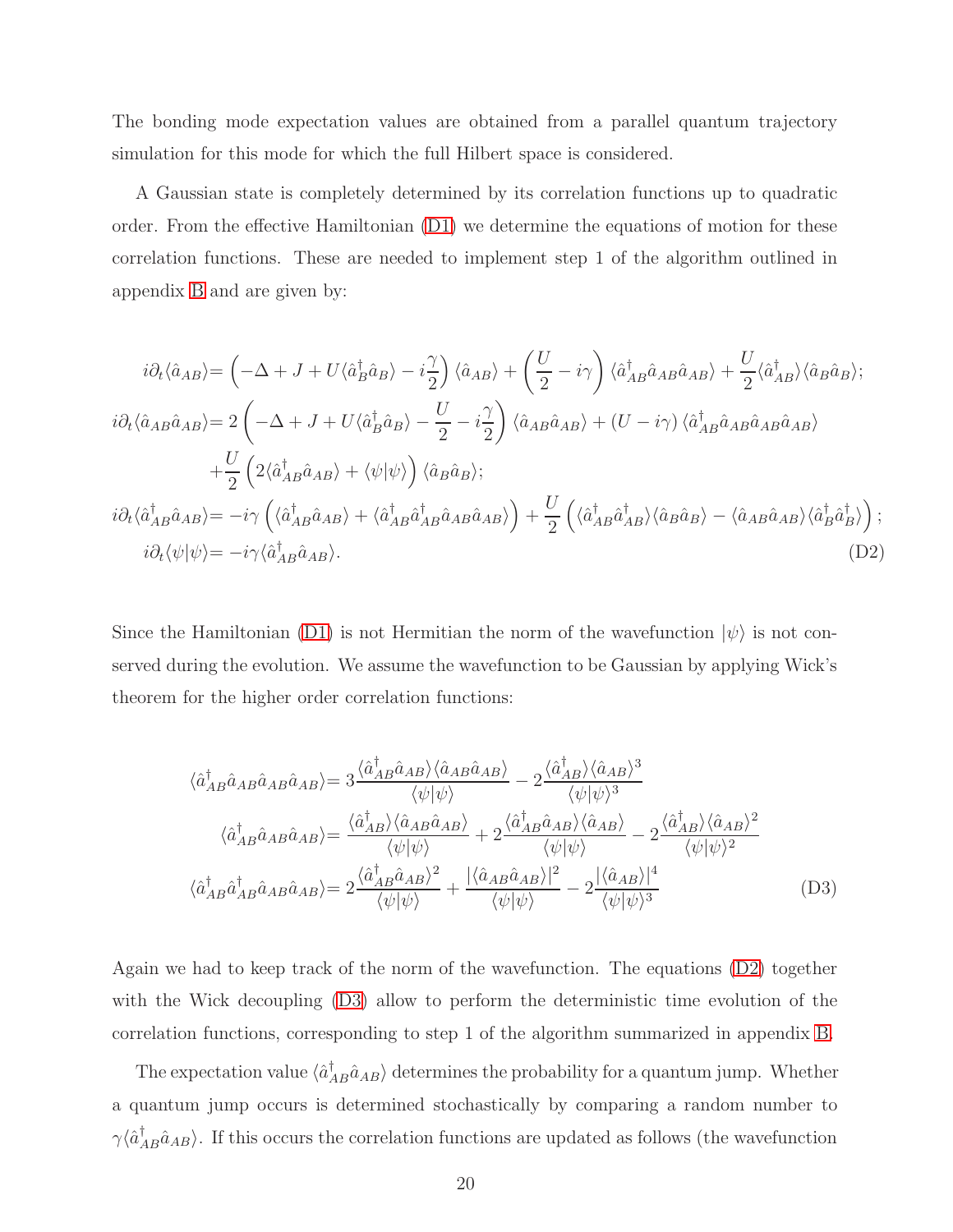is now normalized):

$$
\langle \hat{a}_{AB} \rangle \rightarrow \frac{\langle \hat{a}_{AB}^{\dagger} \hat{a}_{AB} \hat{a}_{AB} \rangle}{\langle \hat{a}_{AB}^{\dagger} \hat{a}_{AB} \rangle} = \frac{\langle \hat{a}_{AB}^{\dagger} \rangle \langle \hat{a}_{AB} \hat{a}_{AB} \rangle + 2 \langle \hat{a}_{AB}^{\dagger} \hat{a}_{AB} \rangle \langle \hat{a}_{AB} \rangle - 2 \langle \hat{a}_{AB}^{\dagger} \rangle \langle \hat{a}_{AB} \rangle^2}{\langle \hat{a}_{AB}^{\dagger} \hat{a}_{AB} \rangle}
$$

$$
\langle \hat{a}_{AB} \hat{a}_{AB} \rangle \rightarrow \frac{\langle \hat{a}_{AB}^{\dagger} \hat{a}_{AB} \hat{a}_{AB} \hat{a}_{AB} \rangle}{\langle \hat{a}_{AB}^{\dagger} \hat{a}_{AB} \rangle} = \frac{3 \langle \hat{a}_{AB}^{\dagger} \hat{a}_{AB} \rangle \langle \hat{a}_{AB} \hat{a}_{AB} \rangle - 2 \langle \hat{a}_{AB}^{\dagger} \rangle \langle \hat{a}_{AB} \rangle^3}{\langle \hat{a}_{AB}^{\dagger} \hat{a}_{AB} \rangle}
$$

$$
\langle \hat{a}_{AB}^{\dagger} \hat{a}_{AB} \rangle \rightarrow \frac{\langle \hat{a}_{AB}^{\dagger} \hat{a}_{AB} \hat{a}_{AB} \hat{a}_{AB} \rangle}{\langle \hat{a}_{AB}^{\dagger} \hat{a}_{AB} \rangle} = \frac{2 \langle \hat{a}_{AB}^{\dagger} \hat{a}_{AB} \rangle^2 + |\langle \hat{a}_{AB} \hat{a}_{AB} \rangle|^2 - 2 \langle \hat{a}_{AB}^{\dagger} \rangle^2 \langle \hat{a}_{AB} \rangle^2}{\langle \hat{a}_{AB}^{\dagger} \hat{a}_{AB} \rangle}
$$
(D4)

where we again used Wick's theorem.

In order to construct the density matrix we need the wavefunction  $|\psi\rangle$  associated to these correlation functions. A general quadratic wavefunction  $|\psi\rangle$  corresponds to a squeezed and displaced vacuum  $|0\rangle$ :

$$
|\psi\rangle = \hat{D}(\alpha)\,\hat{S}(\xi)|0\rangle,\tag{D5}
$$

with  $\hat{D}(\alpha)$  the displacement operator:

$$
\hat{D}\left(\alpha\right) = e^{\alpha \hat{a}^{\dagger} - \alpha^* \hat{a}} \tag{D6}
$$

and  $\hat{S}\left( \xi\right)$  the squeezing operator:

$$
\hat{S}(\xi) = e^{\left(\xi \hat{a}^{\dagger 2} - \xi^* \hat{a}^2\right)/2}.
$$
\n(D7)

If we write the sqeezing parameter as  $\xi = re^{i\theta}$  the following expressions give the wavefunction parameters in terms of the correlation functions [\[58](#page-24-6)]:

$$
\alpha = \langle \hat{a}_{AB} \rangle; \tag{D8}
$$

$$
r = \operatorname{arcsinh}\left[\sqrt{\langle \hat{a}_{AB}^{\dagger} \hat{a}_{AB} \rangle - |\langle \hat{a}_{AB} \rangle|^2}\right]
$$
(D9)

$$
\theta = -i \ln \left[ \frac{|\langle \hat{a}_{AB} \rangle|^2 - \langle \hat{a}_{AB} \hat{a}_{AB} \rangle}{\sqrt{\langle \hat{a}_{AB}^{\dagger} \hat{a}_{AB} \rangle - |\langle \hat{a}_{AB} \rangle|^2} \sqrt{1 + \langle \hat{a}_{AB}^{\dagger} \hat{a}_{AB} \rangle - |\langle \hat{a}_{AB} \rangle|^2}} \right].
$$
 (D10)

This allows us to construct the correponding density matrix by averaging over the density operator  $|\psi\rangle\langle\psi|$ .

### <span id="page-20-0"></span>Appendix E: Gaussian approximation for the driven-dissipative dimer

We now discuss the Gaussian approximation for the fluctuations around the semiclassical prediction for the driven-dissipative Bose-Hubbard dimer. We only consider the homogeneous solutions for which the anti-bonding mode is unoccupied:  $\langle \hat{a}_{AB} \rangle = 0$ . The semiclassical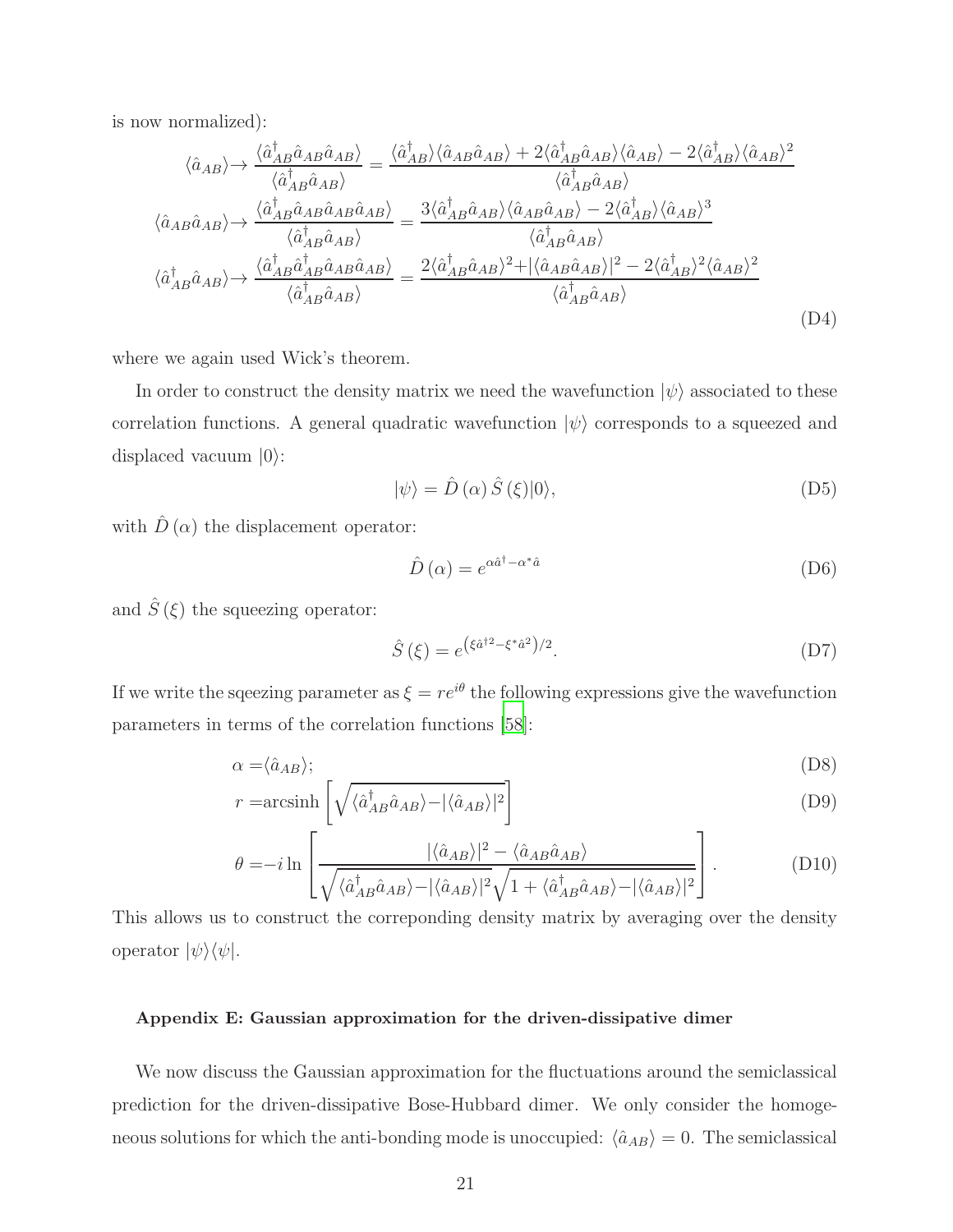steady-state prediction for the field of the bonding mode  $\alpha_B = \langle \hat{a}_B \rangle$  is then determined by the following equation:

$$
\left(-\Delta - J - i\frac{\gamma}{2} + \frac{U}{2}|\alpha_B|^2\right)\alpha_B + \sqrt{2}F = 0.
$$
\n(E1)

This equation leads to expression [\(4\)](#page-3-1) for the local density  $n = |\alpha_B|^2/2$ . Assuming the fluctuations around the semiclassical field to be quadratic by applying Wick's theorem leads to the following coupled equations for the steady-state:

$$
0 = \gamma \left( \langle \hat{a}_{B}^{\dagger} \hat{a}_{B} \rangle - |\alpha_{B}|^{2} \right) + U \text{Im} \left[ \left( \langle \hat{a}_{AB} \hat{a}_{AB} \rangle + \langle \hat{a}_{B} \hat{a}_{B} \rangle \right)^{*} \left( \langle \hat{a}_{B} \hat{a}_{B} \rangle - \alpha_{B}^{2} \right) \right];
$$
  
\n
$$
0 = \gamma \langle \hat{a}_{AB}^{\dagger} \hat{a}_{AB} \rangle + U \text{Im} \left[ \left( \langle \hat{a}_{AB} \hat{a}_{AB} \rangle + \langle \hat{a}_{B} \hat{a}_{B} \rangle \right)^{*} \langle \hat{a}_{AB} \hat{a}_{AB} \rangle \right];
$$
  
\n
$$
0 = 2 \left[ -\Delta - J + U \left( \langle \hat{a}_{B}^{\dagger} \hat{a}_{B} \rangle + \langle \hat{a}_{AB}^{\dagger} \hat{a}_{AB} \rangle \right) - i \frac{\gamma}{2} \right] \left( \langle \hat{a}_{B}^{\dagger} \hat{a}_{B} \rangle - |\alpha_{B}|^{2} \right)
$$
  
\n
$$
+ \frac{U}{2} \left( \langle \hat{a}_{AB} \hat{a}_{AB} \rangle + \langle \hat{a}_{B} \hat{a}_{B} \rangle \right) \left( 1 + 2 \langle \hat{a}_{B}^{\dagger} \hat{a}_{B} \rangle - 2 |\alpha_{B}|^{2} \right);
$$
  
\n
$$
0 = 2 \left[ -\Delta + J + U \left( \langle \hat{a}_{B}^{\dagger} \hat{a}_{B} \rangle + \langle \hat{a}_{AB}^{\dagger} \hat{a}_{AB} \rangle \right) - i \frac{\gamma}{2} \right] \langle \hat{a}_{AB}^{\dagger} \hat{a}_{AB} \rangle
$$
  
\n
$$
+ \frac{U}{2} \left( \langle \hat{a}_{AB} \hat{a}_{AB} \rangle + \langle \hat{a}_{B} \hat{a}_{B} \rangle \right) \left( 1 + 2 \langle \hat{a}_{AB}^{\dagger} \hat{a}_{AB} \rangle \right).
$$
  
\n(E2)

These equations allow to determine the variances of the quadratures of the bonding and the anti-bonding modes and the variances of the two EPR-like operators [\(15\)](#page-10-1) as presented in the lower panel of Fig. [4.](#page-13-0)

- <span id="page-21-0"></span>[1] I. Carusotto and C. Ciuti, [Rev. Mod. Phys.](http://dx.doi.org/10.1103/RevModPhys.85.299) 85, 299 (2013).
- [2] S. Schmidt and J. Koch, [Annalen der Physik](http://dx.doi.org/10.1002/andp.201200261) 525, 395 (2013).
- [3] L. M. Sieberer, M. Buchhold, and S. Diehl, [Reports on Progress in Physics](http://stacks.iop.org/0034-4885/79/i=9/a=096001) 79, 096001 (2016).
- <span id="page-21-1"></span>[4] M. J. Hartmann, [Journal of Optics](http://stacks.iop.org/2040-8986/18/i=10/a=104005) 18, 104005 (2016).
- [5] C. Noh and D. G. Angelakis, [Reports on Progress in Physics](http://stacks.iop.org/0034-4885/80/i=1/a=016401) 80, 016401 (2017).
- <span id="page-21-2"></span>[6] P. Degenfeld-Schonburg and M. J. Hartmann, Phys. Rev. B 89[, 245108 \(2014\).](http://dx.doi.org/10.1103/PhysRevB.89.245108)
- [7] A. C. Y. Li, F. Petruccione, and J. Koch, Phys. Rev. X 6[, 021037 \(2016\).](http://dx.doi.org/10.1103/PhysRevX.6.021037)
- <span id="page-21-3"></span>[8] W. Casteels, S. Finazzi, A. L. Boit, F. Storme, and C. Ciuti, [New Journal of Physics](http://stacks.iop.org/1367-2630/18/i=9/a=093007) 18, 093007 (2016).
- <span id="page-21-4"></span>[9] G. Vidal, [Phys. Rev. Lett.](http://dx.doi.org/10.1103/PhysRevLett.98.070201) 98, 070201 (2007).
- [10] R. Orús and G. Vidal, Phys. Rev. B **78**[, 155117 \(2008\).](http://dx.doi.org/10.1103/PhysRevB.78.155117)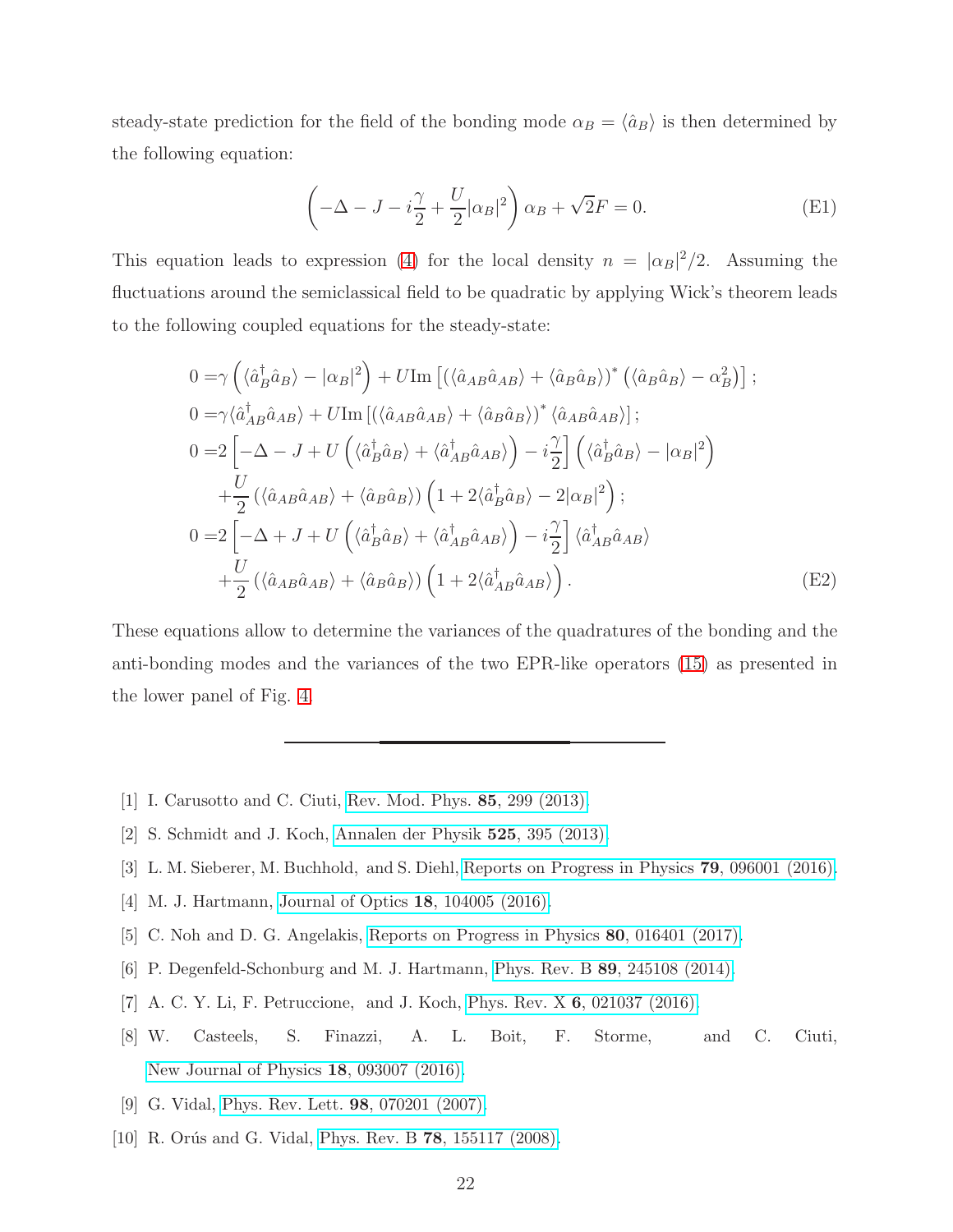- <span id="page-22-0"></span>[11] J. Cui, J. I. Cirac, and M. C. Ba˜nuls, [Phys. Rev. Lett.](http://dx.doi.org/10.1103/PhysRevLett.114.220601) 114, 220601 (2015).
- <span id="page-22-1"></span>[12] E. Mascarenhas, H. Flayac, and V. Savona, Phys. Rev. A 92[, 022116 \(2015\).](http://dx.doi.org/10.1103/PhysRevA.92.022116)
- [13] S. Finazzi, A. Le Boité, F. Storme, A. Baksic, and C. Ciuti, [Phys. Rev. Lett.](http://dx.doi.org/ 10.1103/PhysRevLett.115.080604) 115, 080604 (2015).
- <span id="page-22-3"></span><span id="page-22-2"></span>[14] H. J. Carmichael, [Phys. Rev. Lett.](http://dx.doi.org/10.1103/PhysRevLett.70.2273) 70, 2273 (1993).
- <span id="page-22-4"></span>[15] J. Dalibard, Y. Castin, and K. Mølmer, [Phys. Rev. Lett.](http://dx.doi.org/10.1103/PhysRevLett.68.580) 68, 580 (1992).
- [16] S. Haroche and J. M. Raimond, *Exploring the Quantum: Atoms, Cavities, and Photons* (Oxford Univ. Press, Oxford, 2006).
- <span id="page-22-5"></span>[17] N. Bartolo, F. Minganti, J. Lolli, and C. Ciuti, ArXiv e-prints (2016), [arXiv:1612.01849 \[quant-ph\].](http://arxiv.org/abs/1612.01849)
- <span id="page-22-6"></span>[18] S. Diehl, A. Tomadin, A. Micheli, R. Fazio, and P. Zoller, [Phys. Rev. Lett.](http://dx.doi.org/ 10.1103/PhysRevLett.105.015702) 105, 015702 (2010).
- <span id="page-22-15"></span>[19] J. Jin, D. Rossini, M. Leib, M. J. Hartmann, and R. Fazio, Phys. Rev. A 90[, 023827 \(2014\).](http://dx.doi.org/ 10.1103/PhysRevA.90.023827)
- [20] A. Le Boité, G. Orso, and C. Ciuti, [Phys. Rev. Lett.](http://dx.doi.org/10.1103/PhysRevLett.110.233601) **110**,  $233601$  (2013).
- [21] R. M. Wilson, K. W. Mahmud, A. Hu, A. V. Gorshkov, M. Hafezi, and M. Foss-Feig, Phys. Rev. A 94[, 033801 \(2016\).](http://dx.doi.org/ 10.1103/PhysRevA.94.033801)
- [22] J. Jin, A. Biella, O. Viyuela, L. Mazza, J. Keeling, R. Fazio, and D. Rossini, Phys. Rev. X 6[, 031011 \(2016\).](http://dx.doi.org/10.1103/PhysRevX.6.031011)
- <span id="page-22-7"></span>[23] M. Biondi, G. Blatter, H. E. Türeci, and S. Schmidt, ArXiv e-prints (2016), [arXiv:1611.00697 \[physics.optics\].](http://arxiv.org/abs/1611.00697)
- <span id="page-22-8"></span>[24] M. C. Gutzwiller, [Phys. Rev. Lett.](http://dx.doi.org/10.1103/PhysRevLett.10.159) 10, 159 (1963).
- <span id="page-22-9"></span>[25] D. S. Rokhsar and B. G. Kotliar, Phys. Rev. B 44[, 10328 \(1991\).](http://dx.doi.org/10.1103/PhysRevB.44.10328)
- <span id="page-22-10"></span>[26] W. Krauth, M. Caffarel, and J.-P. Bouchaud, [Phys. Rev. B](http://dx.doi.org/10.1103/PhysRevB.45.3137) 45, 3137 (1992).
- <span id="page-22-11"></span>[27] T. C. H. Liew and V. Savona, [New Journal of Physics](http://stacks.iop.org/1367-2630/15/i=2/a=025015) 15, 025015 (2013).
- <span id="page-22-12"></span>[28] M. A. Nielsen and I. L. Chuang, *Quantum Computation and Quantum Information: 10th Anniversary Edition*, 10th ed. (Cambridge University Press, New York, NY, USA, 2011).
- <span id="page-22-13"></span>[29] D. Sarchi, I. Carusotto, M. Wouters, and V. Savona, Phys. Rev. B 77[, 125324 \(2008\).](http://dx.doi.org/10.1103/PhysRevB.77.125324)
- [30] T. C. H. Liew and V. Savona, [Phys. Rev. Lett.](http://dx.doi.org/10.1103/PhysRevLett.104.183601) 104, 183601 (2010).
- [31] M. Bamba, A. Imamoğlu, I. Carusotto, and C. Ciuti, Phys. Rev. A 83[, 021802 \(2011\).](http://dx.doi.org/ 10.1103/PhysRevA.83.021802)
- [32] W. Casteels and C. Ciuti, ArXiv e-prints (2016), [arXiv:1607.02578 \[quant-ph\].](http://arxiv.org/abs/1607.02578)
- <span id="page-22-14"></span>[33] B. Cao, K. W. Mahmud, and M. Hafezi, Phys. Rev. A 94[, 063805 \(2016\).](http://dx.doi.org/10.1103/PhysRevA.94.063805)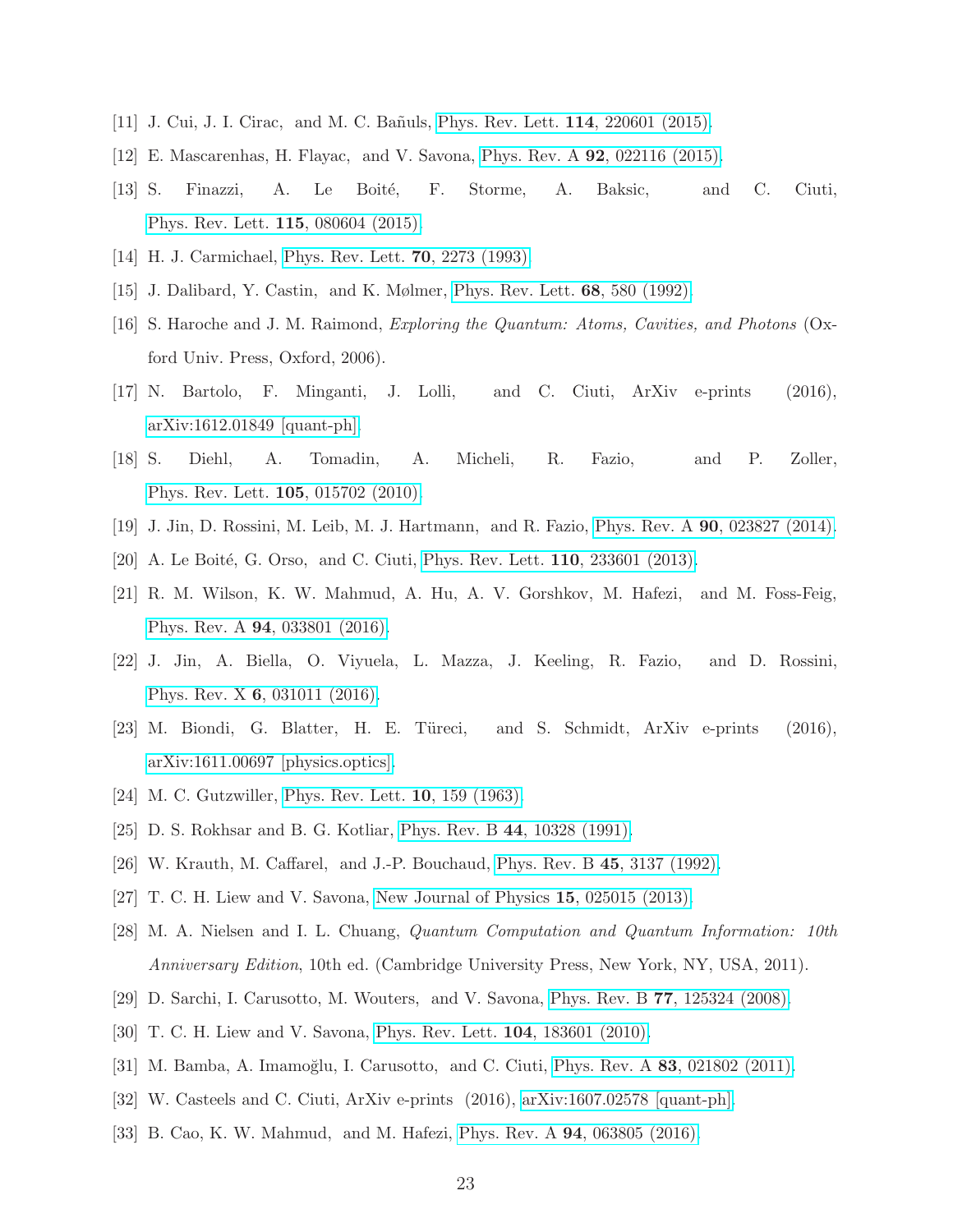- <span id="page-23-0"></span>[34] K. G. Lagoudakis, B. Pietka, M. Wouters, R. André, and B. Deveaud-Plédran, [Phys. Rev. Lett.](http://dx.doi.org/10.1103/PhysRevLett.105.120403) 105, 120403 (2010).
- [35] M. Galbiati, L. Ferrier, D. D. Solnyshkov, D. Tanese, E. Wertz, A. Amo, M. Abbarchi, P. Senellart, I. Sagnes, A. Lemaître, E. Galopin, G. Malpuech, and J. Bloch, [Phys. Rev. Lett.](http://dx.doi.org/10.1103/PhysRevLett.108.126403) 108, 126403 (2012).
- [36] M. Abbarchi, A. Amo, V. G. Sala, D. D. Solnyshkov, H. Flayac, L. Ferrier, I. Sagnes, E. Galopin, A. Lemaître, G. Malpuech, and J. Bloch, [Nature Physics](http://dx.doi.org/ 10.1038/nphys2609) 9, 275 (2013), [arXiv:1212.5467 \[cond-mat.mes-hall\].](http://arxiv.org/abs/1212.5467)
- <span id="page-23-1"></span>[37] S. R. K. Rodriguez, A. Amo, I. Sagnes, L. Le Gratiet, E. Galopin, A. Lemaˆıtre, and J. Bloch, [Nature Communications](http://dx.doi.org/10.1038/ncomms11887) 7, 11887 (2016), [arXiv:1602.07114 \[physics.optics\].](http://arxiv.org/abs/1602.07114)
- <span id="page-23-2"></span>[38] P. Hamel, S. Haddadi, F. Raineri, P. Monnier, G. Beaudoin, I. Sagnes, A. Levenson, and A. M. Yacomotti, [Nature Photonics](http://dx.doi.org/ 10.1038/nphoton.2015.65) 9, 311 (2015), [arXiv:1411.6380 \[physics.optics\].](http://arxiv.org/abs/1411.6380)
- <span id="page-23-3"></span>[39] J. Raftery, D. Sadri, S. Schmidt, H. E. Türeci, and A. A. Houck, Phys. Rev. X 4[, 031043 \(2014\).](http://dx.doi.org/ 10.1103/PhysRevX.4.031043)
- <span id="page-23-4"></span>[40] C. Eichler, Y. Salathe, J. Mlynek, S. Schmidt, and A. Wallraff, [Phys. Rev. Lett.](http://dx.doi.org/ 10.1103/PhysRevLett.113.110502) 113, 110502 (2014).
- <span id="page-23-5"></span>[41] P. D. Drummond and D. F. Walls, [Journal of Physics A: Mathematical and General](http://stacks.iop.org/0305-4470/13/i=2/a=034) 13, 725 (1980).
- <span id="page-23-6"></span>[42] T. K. Paraïso, M. Wouters, Y. Léger, F. Morier-Genoud, and B. Deveaud-Plédran, Nat Mater 9[, 655 \(2010\).](http://dx.doi.org/10.1038/nmat2787)
- <span id="page-23-7"></span>[43] R. Jozsa, Journal of Modern Optics 41, 2315 (1994).
- [44] F. Minganti, N. Bartolo, J. Lolli, W. Casteels, and C. Ciuti, Scientific reports 6, 26987 (2016).
- <span id="page-23-8"></span>[45] N. Bartolo, F. Minganti, W. Casteels, and C. Ciuti, Phys. Rev. A 94[, 033841 \(2016\).](http://dx.doi.org/10.1103/PhysRevA.94.033841)
- <span id="page-23-9"></span>[46] L.-M. Duan, G. Giedke, J. I. Cirac, and P. Zoller, [Phys. Rev. Lett.](http://dx.doi.org/10.1103/PhysRevLett.84.2722) 84, 2722 (2000).
- <span id="page-23-10"></span>[47] R. Simon, [Phys. Rev. Lett.](http://dx.doi.org/10.1103/PhysRevLett.84.2726) **84**, 2726 (2000).
- <span id="page-23-11"></span>[48] R. E. Slusher, L. W. Hollberg, B. Yurke, J. C. Mertz, and J. F. Valley, [Phys. Rev. Lett.](http://dx.doi.org/10.1103/PhysRevLett.55.2409) 55, 2409 (1985).
- <span id="page-23-12"></span>[49] T. Boulier, M. Bamba, A. Amo, C. Adrados, A. Lemaitre, E. Galopin, I. Sagnes, J. Bloch, C. Ciuti, E. Giacobino, *et al.*, Nature communications 5 (2014).
- <span id="page-23-13"></span>[50] J. P. Karr, A. Baas, R. Houdré, and E. Giacobino, Phys. Rev. A **69**[, 031802 \(2004\).](http://dx.doi.org/ 10.1103/PhysRevA.69.031802)
- <span id="page-23-14"></span>[51] B. Yurke, P. G. Kaminsky, R. E. Miller, E. A. Whittaker, A. D. Smith, A. H. Silver, and R. W. Simon, [Phys. Rev. Lett.](http://dx.doi.org/ 10.1103/PhysRevLett.60.764) 60, 764 (1988).